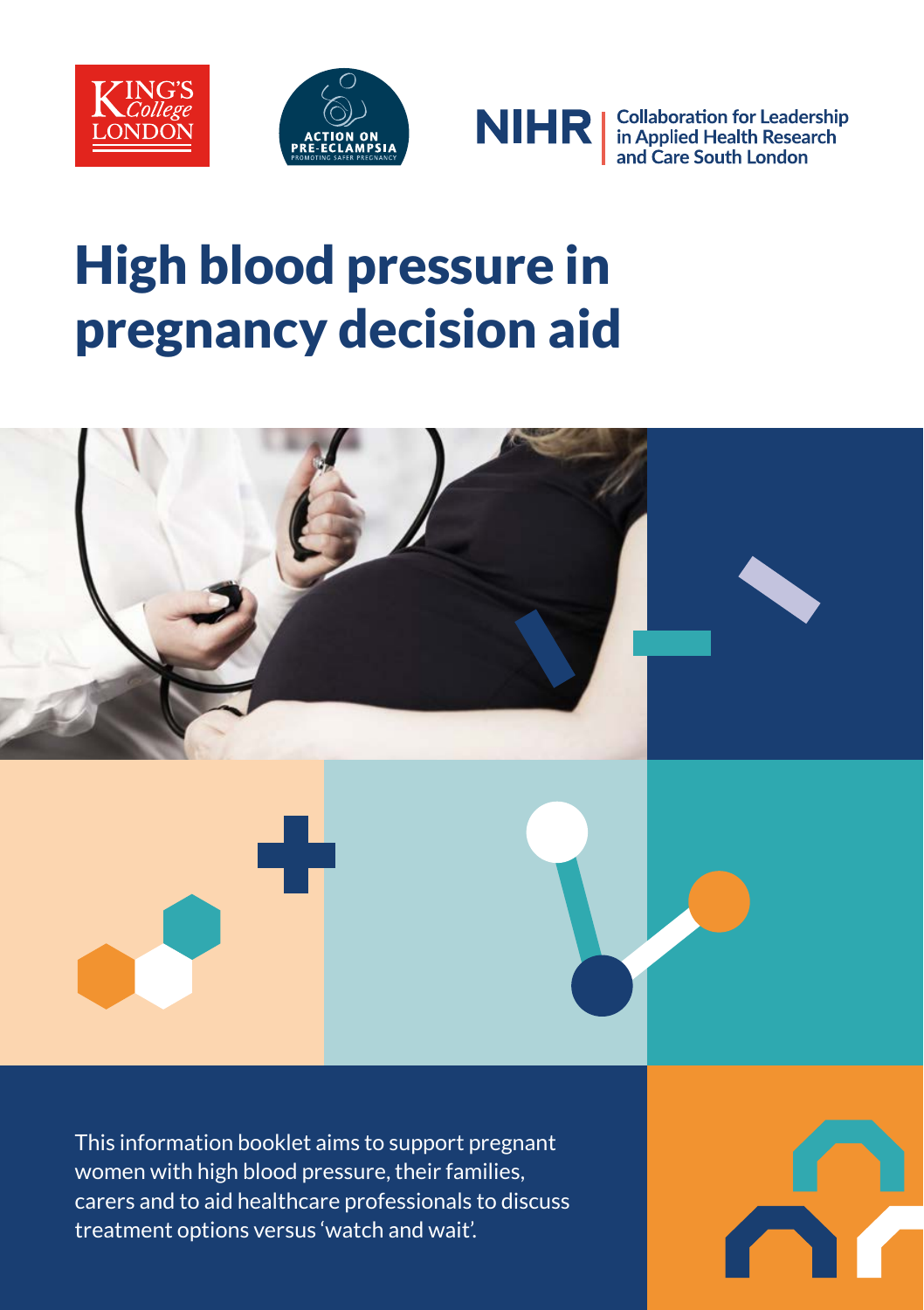# What is high blood pressure in pregnancy?

High blood pressure is a reading of 140/90mmHg or more. 10 in 100 pregnant women have high blood pressure during pregnancy. 2 of these 10 women will already have high blood pressure at the start of pregnancy (pre-existing high blood pressure), whilst the rest (8 out of the 10) have high blood pressure that starts after 20 weeks of pregnancy (gestational high blood pressure)<sup>1</sup>.

**Having high blood pressure in pregnancy means blood pressure is more likely to become very high (severely high blood pressure)1**

How many women have high blood pressure in pregnancy?

 $\bullet \bullet \bullet \bullet \bullet$ \$\$\$\$\$ 1:10

women have high blood pressure in pregnancy

of these

80%

will develop high blood pressure for the first time in pregnancy

will be pre-existing high blood pressure 20%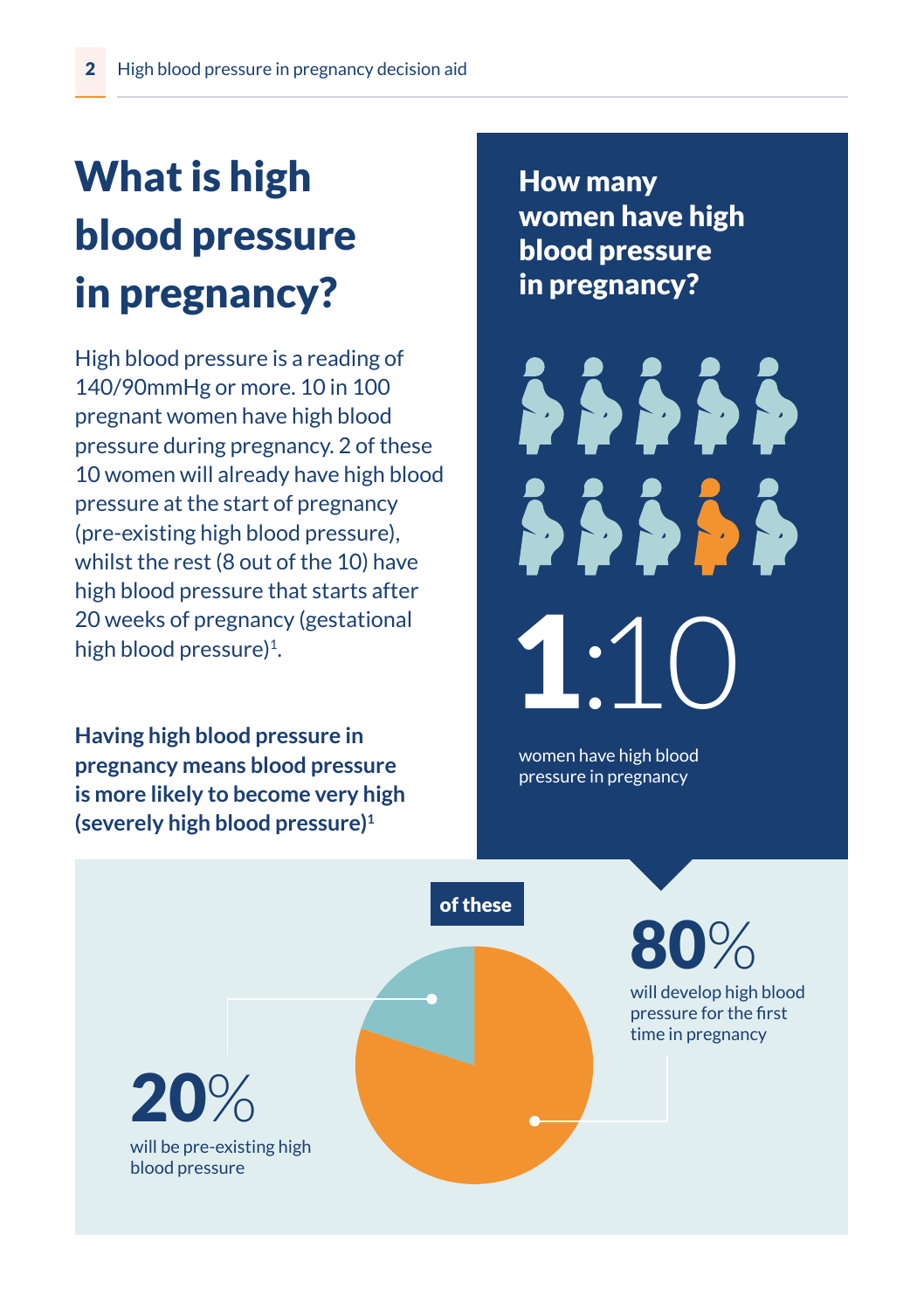- High blood pressure 140/90mmHg or higher
- Severely high blood pressure 160/110mmHg or higher
- $\blacksquare$  The top number is the systolic and the bottom number the diastolic
- <sup>\*</sup>Only one of the numbers (systolic or diastolic) needs to be high, not both, for blood pressure to be considered high

Women with **severely high blood pressure**, and their babies, are more likely to have complications, for example, admission to neonatal unit after birth, than women with high or normal blood pressure.

- The chance of some women getting **severely high blood pressure** can be lowered by taking medication when blood pressure is high.
- Taking blood pressure medication may prevent pregnancy complications in some women and babies. However, there is no direct research that has shown this.
- Most pregnant women with high blood pressure take medication to lower their blood pressure.
- Some women prefer not to take blood pressure medicines in pregnancy. They choose to 'watch and wait' to see if their blood pressure becomes severely high before starting blood pressure medication.
- Some women will get severely high blood pressure, even if they take blood pressure lowering medication.

The choice of medication depends on the woman's medical history and takes into account the possible side-effects of each medication for her and her baby. As each woman responds differently to medication, it is important to discuss the treatment options with the doctor and choose an individualised treatment plan that's right for each woman.

Some women with high blood pressure can also get a condition called preeclampsia. This decision-aid also applies to treating high blood pressure as part of pre-eclampsia, for example, using the common medications. Some women with pre-eclampsia may need different or additional care such as admission to hospital or early delivery. More information about pre-eclampsia can be found in the 'other things to think about' section at the end of the aid.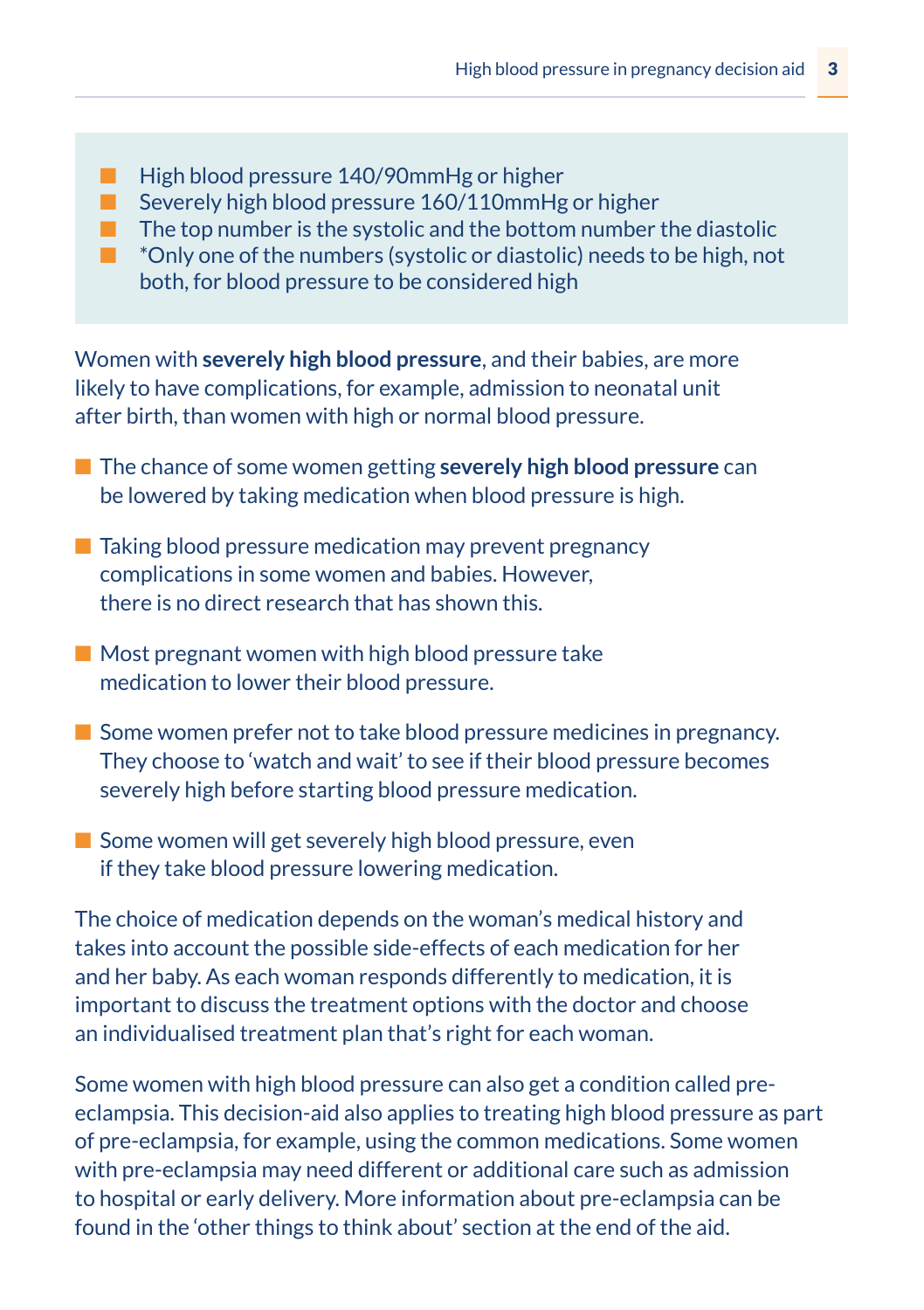# What are the treatment options for ALL pregnant women with high blood pressure?

- No treatment (*i.e.* 'watch and wait' to see if your blood pressure becomes severely high before taking the blood pressure medicine)
- Treatment (taking medicines when your blood pressure is first high to stop severely high blood pressure developing)
	- Treatment choices in pregnancy are usually:
		- Labetalol
		- Nifedipine
		- Methyldopa
		- These medicines are known as antihypertensives.

# What do the national NICE guidelines recommend the doctor and pregnant woman do?

For pregnant women with PRE-EXISTING high blood pressure:

- Stop taking angiotensinconverting enzyme (ACE) inhibitors or angiotensin II receptor blockers (ARBs) once pregnant because there is a higher chance of development problems in unborn babies if these medicines are taken during pregnancy.
	- ACE inhibitor examples: enalapril, lisinopril and ramipril
	- ARB examples: candesartan, losartan and valsartan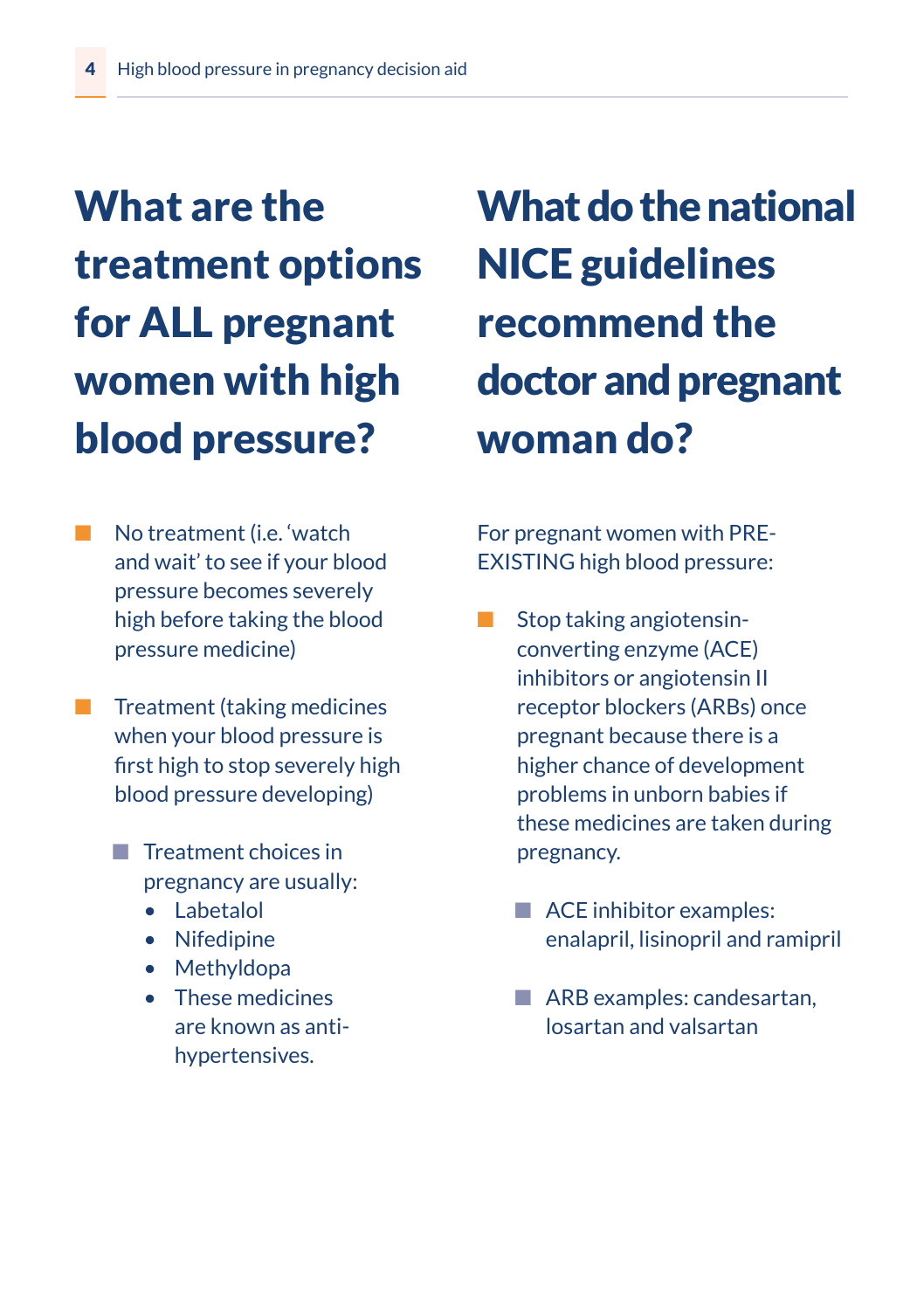### For ALL pregnant women with high blood pressure:

- Act to reduce the blood pressure if it is severely high (160/110mmHg)
- Offer treatment if the blood pressure is sustained above 140/90mmHg
	- Labetalol
	- **Nifedipine**
	- **Methyldopa**
- If on medication for high blood pressure, aim for a blood pressure of 135/85mmHg
- $\blacksquare$  Review the medication if the blood pressure stays below 110/70mmHg

#### National guideline<sup>1</sup>

| <b>Can my blood</b>                                                                                                              |     |
|----------------------------------------------------------------------------------------------------------------------------------|-----|
| pressure be too high?<br>Severely high blood<br>pressure - seek medical<br>help straight away if your<br>blood pressure is above | 170 |
| 160/110mmHg                                                                                                                      | 160 |
| <b>When is it</b><br>recommended that<br>treatment is started?<br>When your blood pressure<br>is sustained above                 | 150 |
| 140/90mmHg                                                                                                                       | 140 |
|                                                                                                                                  |     |
| <b>What blood</b><br>pressure should I<br>be aiming for?<br>If on medication aim for a                                           | 130 |
| blood pressure of<br>$135/85$ mm $Hg$                                                                                            | 120 |
| <b>Can my blood</b><br>pressure be too low?<br>A doctor should check your<br>blood pressure tablets<br>if your blood pressure is | 110 |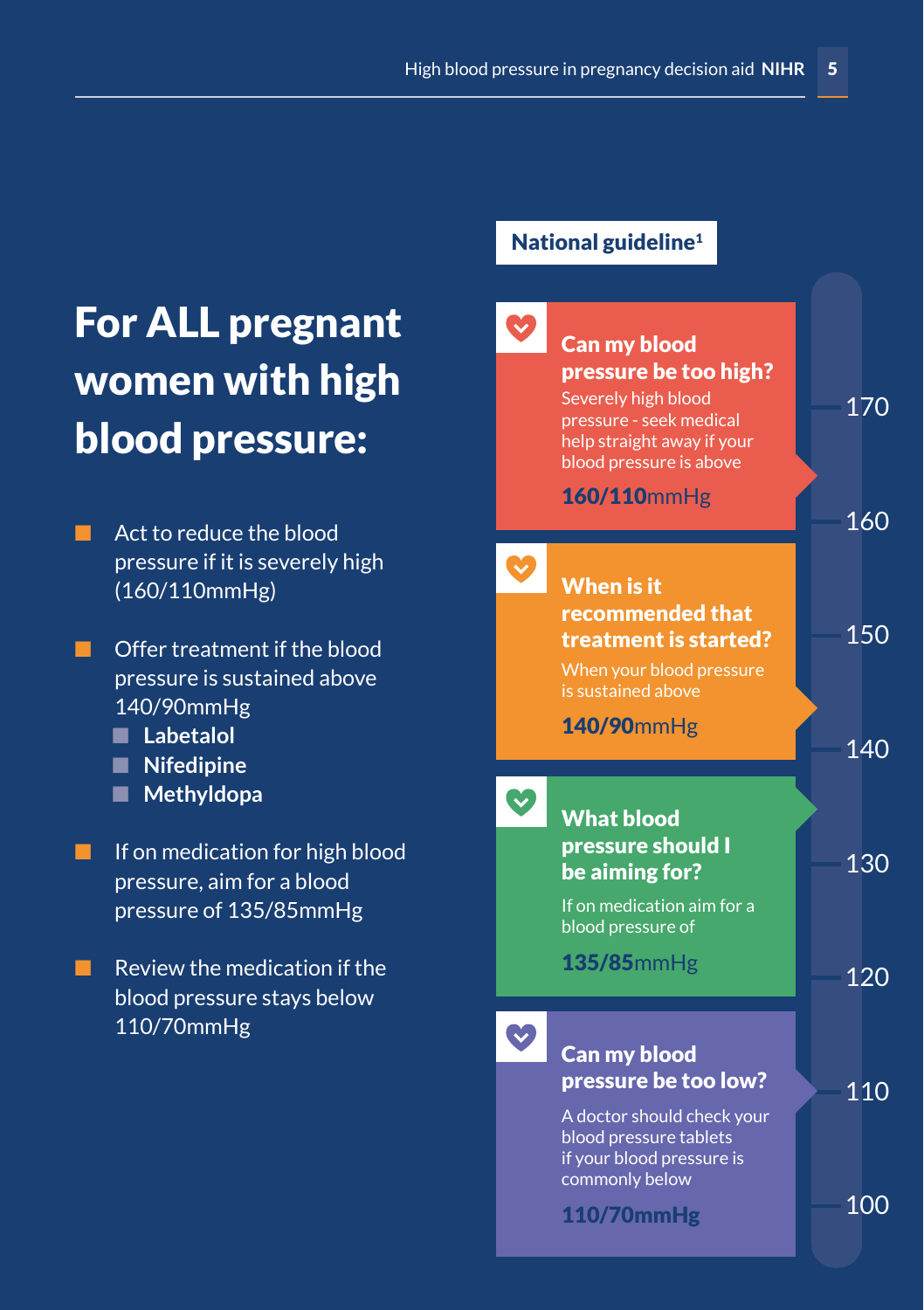#### What can you choose?

■ No treatment ('watching and waiting' to see if your blood pressure becomes severely high before taking the blood pressure medicine)

■ Treatment (taking medicines when your blood pressure first becomes high to try to stop severely high blood pressure happening)

- Most women can choose between the following treatments:
	- **• Labetalol**
	- **• Nifedipine**
	- **• Methyldopa**

The following tables will now explain the advantages and disadvantages of choosing to watch and wait or choosing to take blood pressure medicines, and the pros and cons of the three common blood pressure medicines. You may want to think about these questions and discuss them with your doctor:

- $\blacksquare$  How important is it to me to prevent severely high blood pressure during my pregnancy?
- $\blacksquare$  How important is it to me to avoid taking medicines during my pregnancy?
- $\blacksquare$  How important is it to me to be involved in the choice of which medicine to take?
- $\blacksquare$  Is there anything else important to consider for this decision (for example, stage of pregnancy and previous medication)?

If you have been prescribed a medicine that is not discussed in this decision aid, then talk to your doctor about your medicine. You could ask:

- $\blacksquare$  What are the potential benefits to me and my baby?
- $\blacksquare$  What (if any) are the potential harms or side-effects to me and my baby?
- $\blacksquare$  Are there any alternative treatment options?

It is not possible to know for sure what will happen to you or your baby.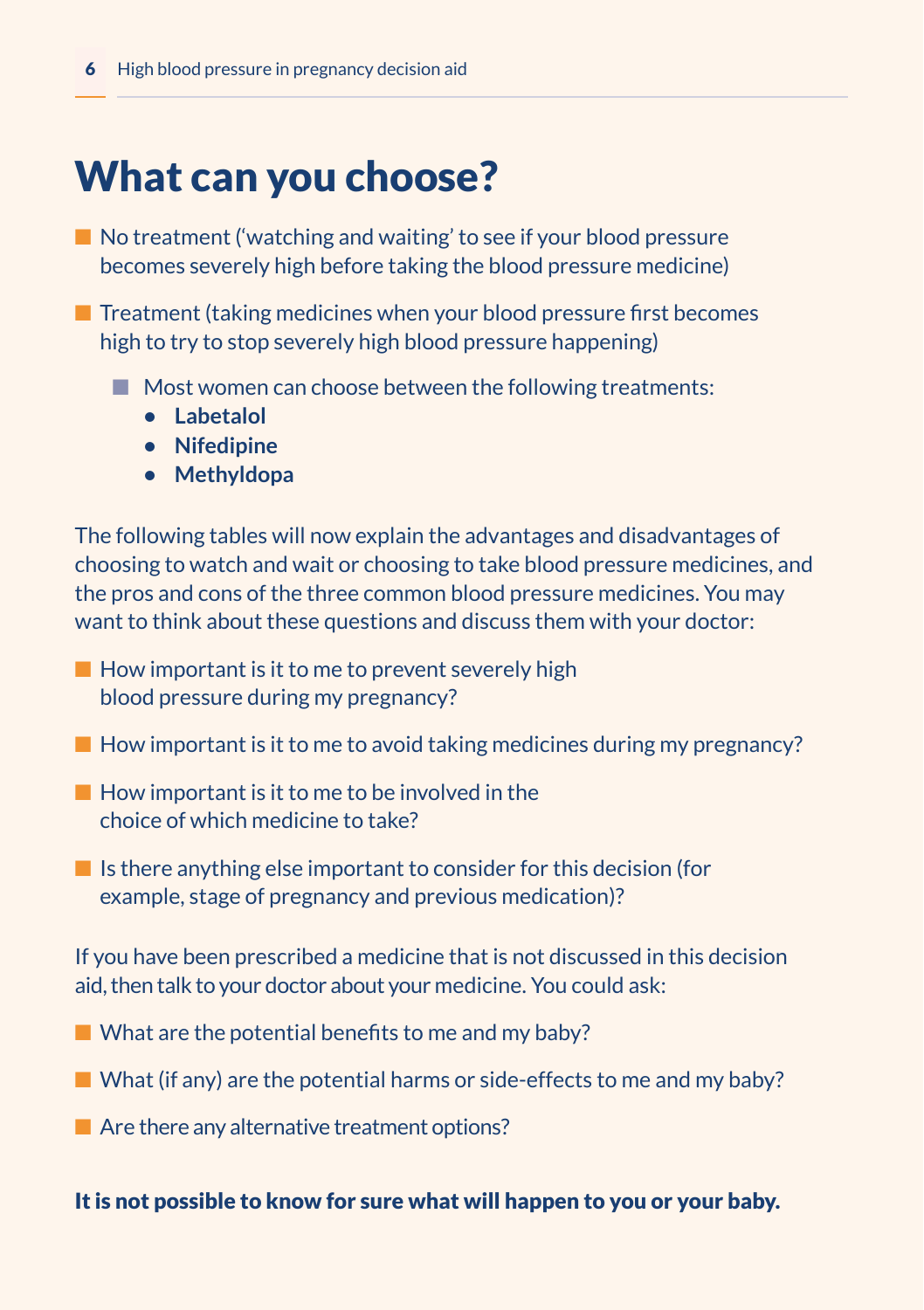## Table 1. What are the pros and cons of treatment versus no treatment of high blood pressure in pregnancy?

|                                                                                             | No treatment or 'watchful waiting'<br>up to $159/109$ mmHg                                                                                                                                                                                    | <b>Treatment from</b><br>140/90mmHg                                                                                                                                                                                                                                                                 |
|---------------------------------------------------------------------------------------------|-----------------------------------------------------------------------------------------------------------------------------------------------------------------------------------------------------------------------------------------------|-----------------------------------------------------------------------------------------------------------------------------------------------------------------------------------------------------------------------------------------------------------------------------------------------------|
| What is it?                                                                                 | No treatment can mean not<br>taking blood pressure medicines<br>at all during pregnancy but more<br>commonly it means 'watching and<br>waiting' to see if blood pressure<br>becomes severely high before<br>starting on treatment.            | <b>Treatment usually means</b><br>starting medicine if your<br>blood pressure is commonly<br>above 140/90mmHg. Women<br>will usually start on the lowest<br>dose possible.                                                                                                                          |
| What does<br>the treatment<br>option involve?                                               | Although a woman may decide not<br>to take medicine for high blood<br>pressure, she would still be offered<br>regular blood pressure checks<br>A woman can change her mind<br>at any time and start medicine to<br>treat high blood pressure. | Women are usually asked to<br>take the medicine between<br>two and four times a day.<br>Medication does not need to<br>be taken with food.<br>Once a woman starts on<br>treatment she will usually<br>remain on it until after<br>the birth unless the blood<br>pressure stays below<br>110/70mmHg. |
| How likely is it<br>that this option<br>will prevent<br>severely<br>high blood<br>pressure? | On average, in every 100 women<br>with high blood pressure who<br>chose 'watchful waiting'2<br>80 women will not get severely<br>high blood pressure<br>20 women will get severely high<br>blood pressure. See image on page 9.               | On average, in every 100<br>women with high blood<br>pressure who start treatment <sup>2</sup><br>90 women will not get<br>severely high blood pressure<br>10 women will get severely<br>high blood pressure. See<br>image on <b>page 9</b> .                                                       |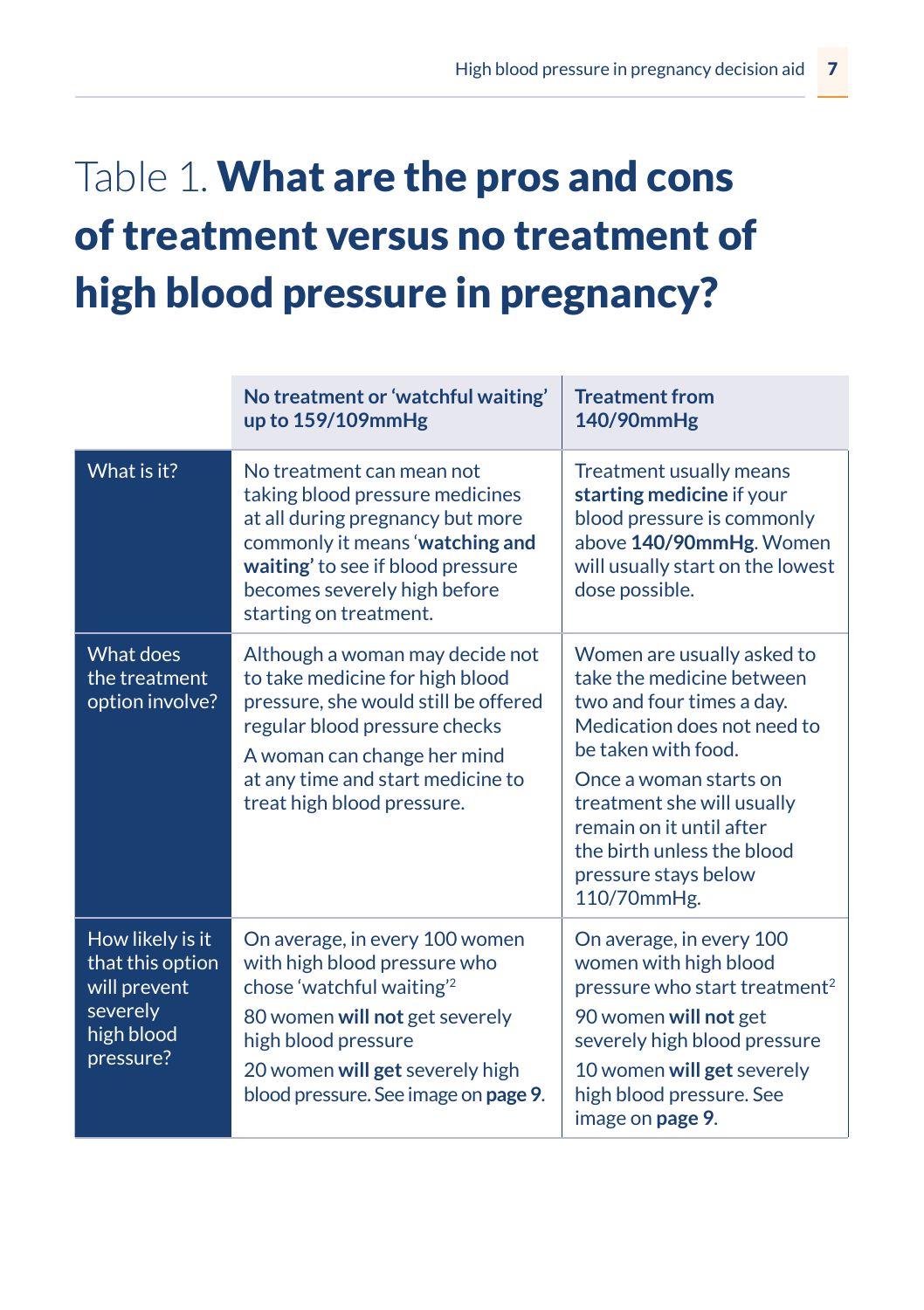|                                                                                                            | No treatment or 'watchful waiting'<br>up to 159/109mmHg                                                                                                                                                                                                                                                                                                                                                                                                                                                                                                                                                                                                                                                                                | <b>Treatment from</b><br>140/90mmHg                                                                                                                                                                                                                                                                                                                                                                                                                                                                                                                                                                                                                                                                                                   |  |
|------------------------------------------------------------------------------------------------------------|----------------------------------------------------------------------------------------------------------------------------------------------------------------------------------------------------------------------------------------------------------------------------------------------------------------------------------------------------------------------------------------------------------------------------------------------------------------------------------------------------------------------------------------------------------------------------------------------------------------------------------------------------------------------------------------------------------------------------------------|---------------------------------------------------------------------------------------------------------------------------------------------------------------------------------------------------------------------------------------------------------------------------------------------------------------------------------------------------------------------------------------------------------------------------------------------------------------------------------------------------------------------------------------------------------------------------------------------------------------------------------------------------------------------------------------------------------------------------------------|--|
| What are<br>the possible<br>side-effects of<br>treatment or<br>no treatment<br>for women?                  | By not taking blood pressure<br>medicines women will not get any<br>medication side-effects.                                                                                                                                                                                                                                                                                                                                                                                                                                                                                                                                                                                                                                           | Common side-effects of<br>taking blood pressure<br>medicine include feeling<br>tired or weak, dizzy or light-<br>headed, having a headache<br>and feeling sick (nausea). <sup>3</sup><br>Common side-effects happen<br>to between 1 and 10 women<br>in every 100.<br>Individual medication side-<br>effects can be found in table 4.                                                                                                                                                                                                                                                                                                                                                                                                  |  |
| What are<br>the possible<br>side-effects of<br>treatment or<br>no treatment<br>for babies and<br>children? | Women may not take any blood<br>pressure lowering medication or<br>may take less during pregnancy. As<br>some of this medication may get<br>through to the baby in the womb,<br>this chance will be reduced.<br>This may be important because<br>the long-term effect to the child<br>of some of the blood pressure<br>medicines used in pregnancy have<br>not been studied well enough. <sup>4</sup><br>There are one or two small<br>research papers that suggest the<br>medicines may affect some of your<br>child's development. More recent<br>research finds no evidence that the<br>medicines that are commonly used<br>cause any harm to children, but<br>this has not yet been studied in big<br>enough numbers. <sup>5</sup> | Women will probably take<br>more blood pressure-lowering<br>medication during pregnancy<br>than if she had chosen no<br>treatment or 'watchful<br>waiting'. Some of this<br>medication may get through<br>to the baby in the womb.<br>The long-term effects to the<br>child of some of the blood<br>pressure medicines used in<br>pregnancy have not been<br>studied well enough. <sup>4</sup><br>There are one or two<br>small research papers that<br>suggest the medicines may<br>affect some of your child's<br>development. More recent<br>research finds no evidence<br>that the medicines that are<br>commonly used cause any<br>harm to children, but this has<br>not yet been studied in big<br>enough numbers. <sup>5</sup> |  |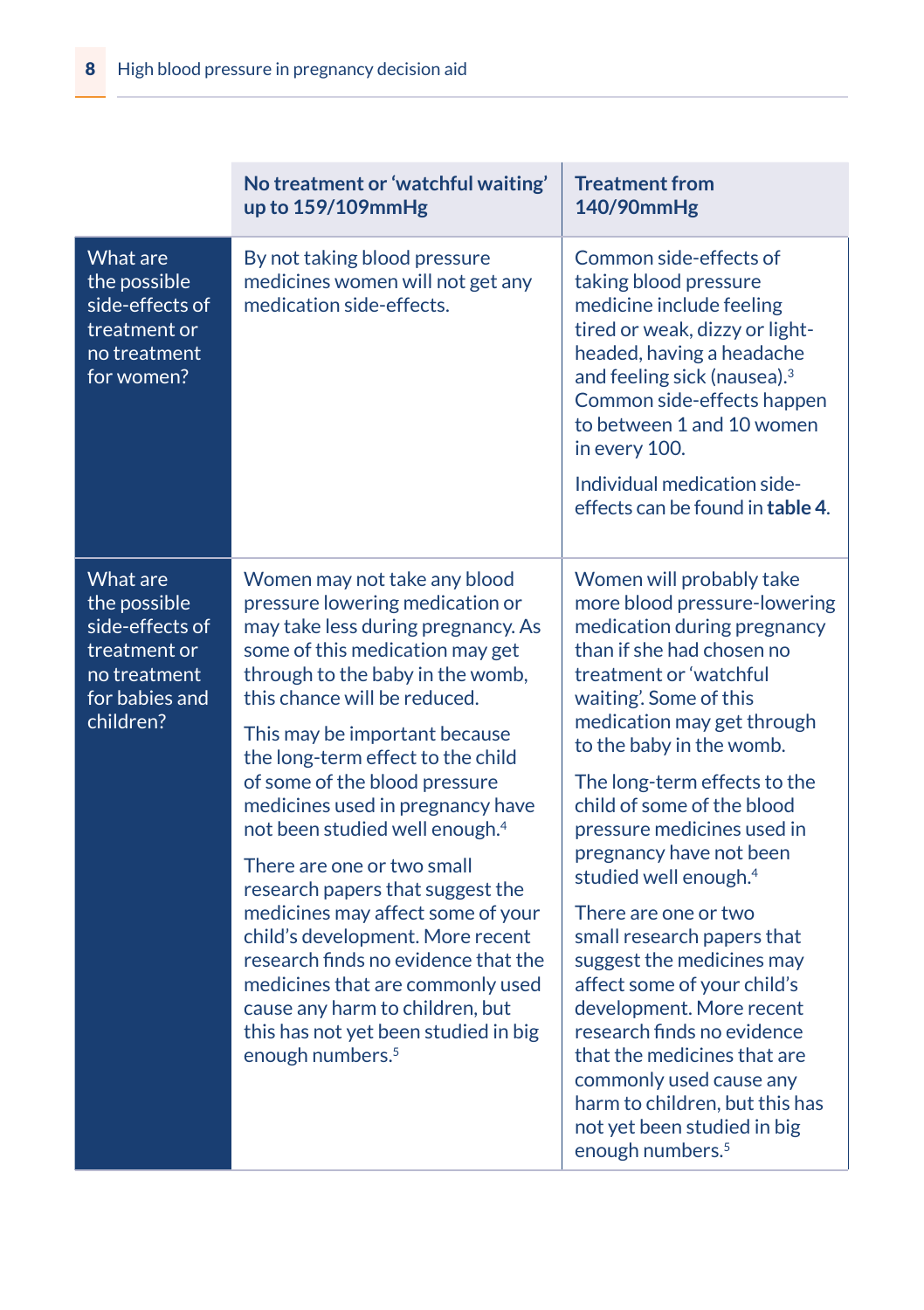### Severely high blood pressure

On average, in every 100 women with high blood pressure who chose 'watchful waiting'

**,,,,,,,,,,,,,,,,,,,,, ₽₽₽₽₽₽₽₽₽₽₽₽₽₽₽₽₽₽₽₽** ,,,,,,,,,,,,,,,,,,,,, ,,,,,,,,,,,,,,,,,,,,, ,,,,,,,,,,,,,,,,,,,,,

80

women will not get severely high blood pressure



20 women will get severely high blood pressure

On average, in every 100 women with high blood pressure who start treatment

\$\$\$\$\$\$\$\$\$\$\$\$\$\$\$\$\$\$\$\$ **、、、、、、、、、、、、、、、、、、、、、、、、、、、、、、、** ,,,,,,,,,,,,,,,,,,,,, ,,,,,,,,,,,,,,,,,,,,, ,,,,,,,,,,,,,,,,,,,,

90

women will not get severely high blood pressure

10

20 women will get severely high blood pressure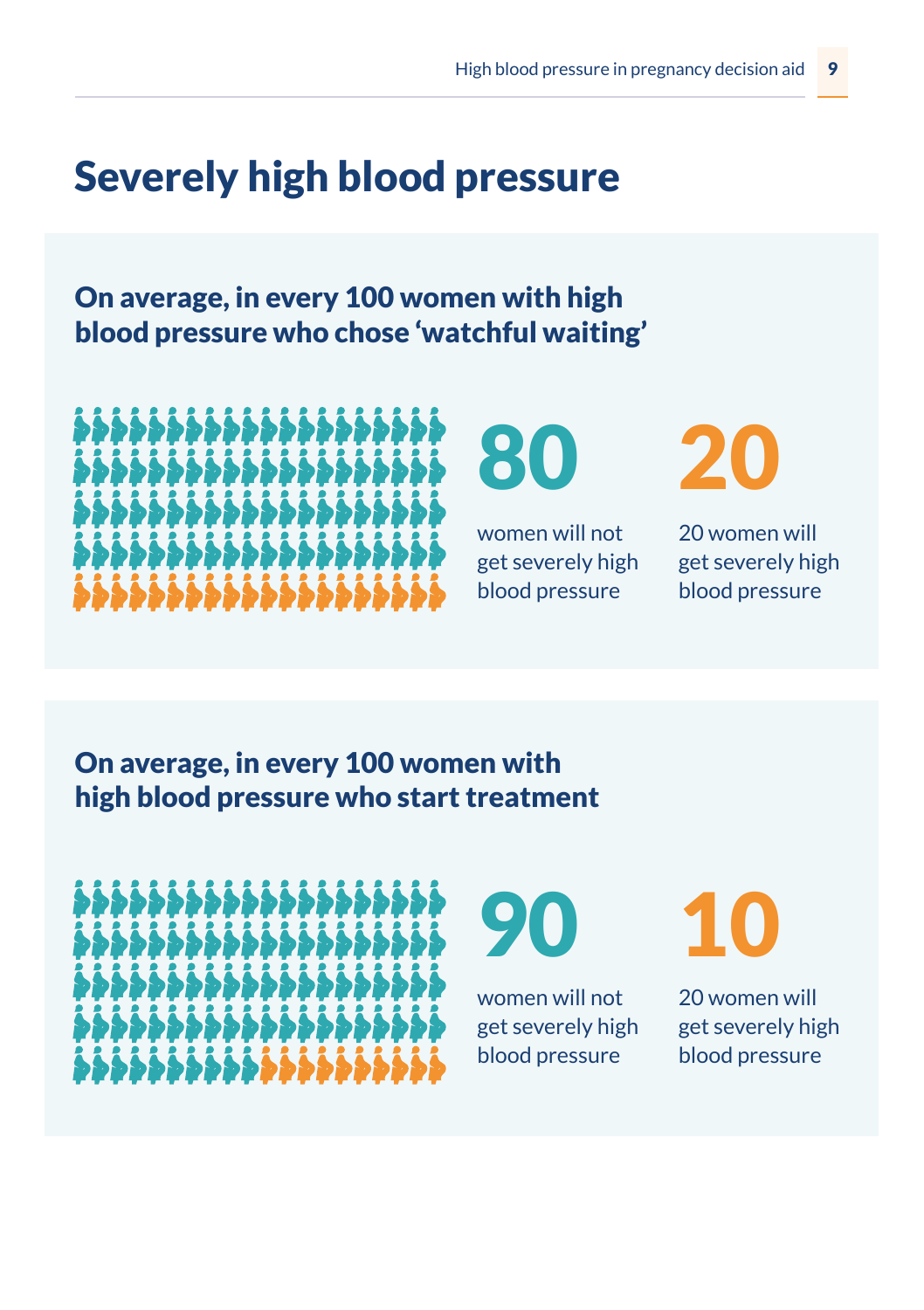# Table 2. How could severely high blood pressure compared to high blood pressure only affect you and your baby?

|                                                               | Women with severely high blood<br>pressure                                                                                                                                                                                                                                                                                                                                                                                                                                                                                                                                                                                                                                                                                                                              | <b>Women with high blood</b><br>pressure only                                                                                                                                                                                                                                                                                                                                                                                                                                                                                                                                                                                                                                                                                   |
|---------------------------------------------------------------|-------------------------------------------------------------------------------------------------------------------------------------------------------------------------------------------------------------------------------------------------------------------------------------------------------------------------------------------------------------------------------------------------------------------------------------------------------------------------------------------------------------------------------------------------------------------------------------------------------------------------------------------------------------------------------------------------------------------------------------------------------------------------|---------------------------------------------------------------------------------------------------------------------------------------------------------------------------------------------------------------------------------------------------------------------------------------------------------------------------------------------------------------------------------------------------------------------------------------------------------------------------------------------------------------------------------------------------------------------------------------------------------------------------------------------------------------------------------------------------------------------------------|
| How likely<br>are babies to<br>be born with<br>complications? | On average, in every 100 women<br>with severely high blood pressure<br>(compared to high blood pressure<br>only $)^6$<br>53 babies will not go to the<br>neonatal unit<br>$\blacksquare$ 47 babies will go to the<br>neonatal unit. See image on<br>page 11.<br>Common reasons for needing to go<br>to the neonatal unit are being born<br>prematurely and having breathing<br>problems.<br>On average, in every 100 women<br>with severely high blood pressure<br>(compared to high blood pressure<br>only) <sup>6</sup><br>■ 76 babies will be born a normal<br>weight<br>24 babies will be born low birth<br>weight. See image on page 12.<br>Common reasons for being born<br>low birth weight are being born<br>prematurely and not growing<br>enough in the womb. | On average, in every 100 women<br>with high blood pressure (but not<br>severely high) <sup>6</sup><br>$\blacksquare$ 77 babies will not go to the<br>neonatal unit<br>23 babies will go to the<br>ш<br>neonatal unit. See image on<br>page 11.<br>Common reasons for needing to<br>go to the neonatal unit are being<br>born prematurely and having<br>breathing problems.<br>On average, in every 100 women<br>with high blood pressure (but not<br>severely high) <sup>6</sup><br>85 babies will be born a<br>normal weight<br>15 babies will be born low<br>birth weight. See image on<br>page 12.<br>Common reasons for being born<br>low birth weight are being born<br>prematurely and not growing<br>enough in the womb. |
| How likely<br>are women to<br>have serious<br>complications?  | Very rarely, pregnant women with high blood pressure can have a<br>stroke. This happens to about 15 women in 1 million (so 999,985 don't<br>have a stroke). <sup>7</sup><br>On average, in every 100 pregnant women who do have a stroke <sup>8</sup><br>96 women will have had severely high blood pressure<br>4 women will not have had severely high blood pressure. See image<br>on page 13.<br>Experts think that by not taking blood pressure medication in<br>pregnancy a small number more strokes in pregnant women will<br>happen. This may be important as a stroke can be life changing.                                                                                                                                                                    |                                                                                                                                                                                                                                                                                                                                                                                                                                                                                                                                                                                                                                                                                                                                 |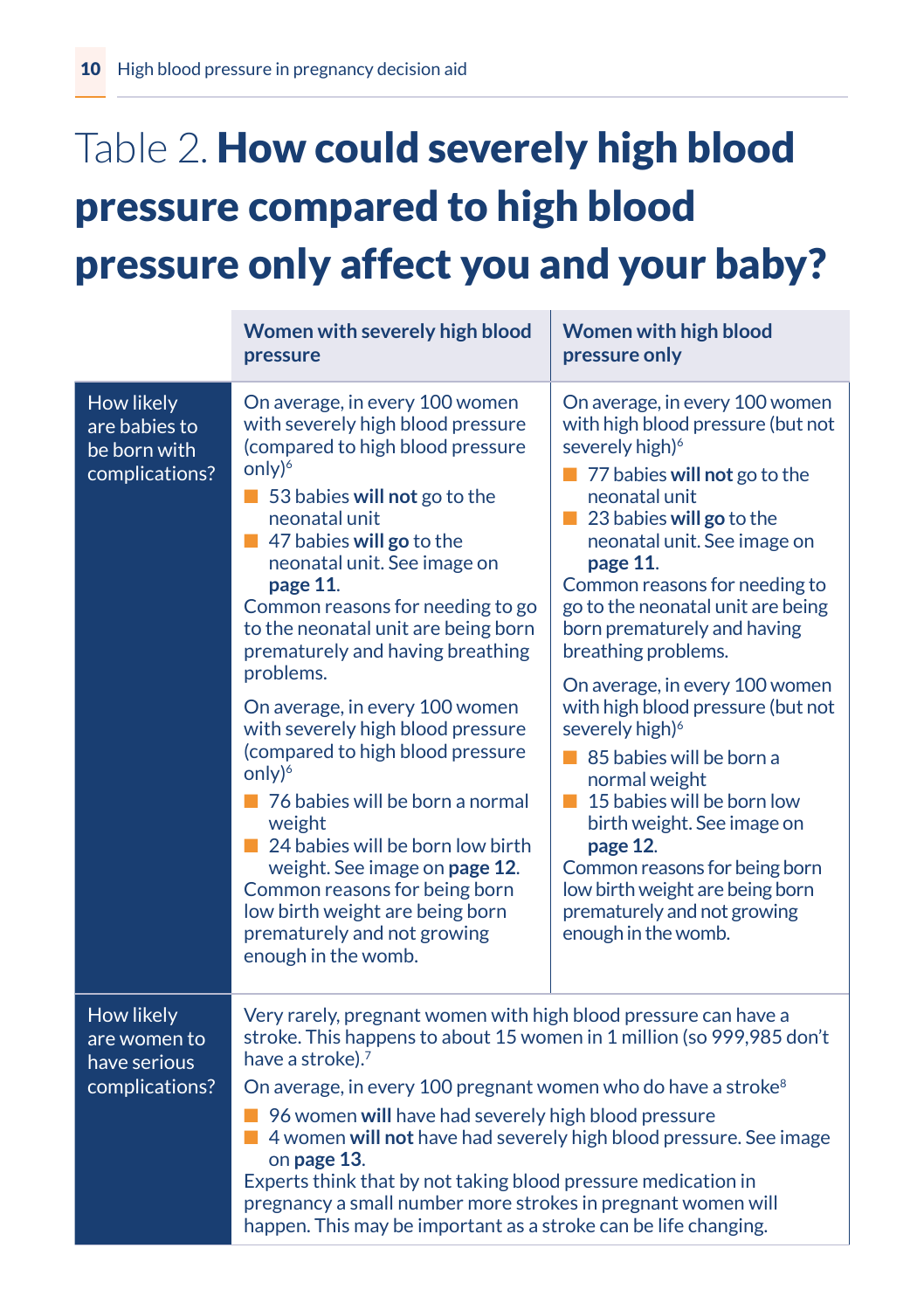### Complications of severely high blood pressure –

admission to neonatal unit







53 babies will not go to the

neonatal unit

47 babies will go to

the neonatal unit

#### On average, in every 100 women with high blood pressure



77

babies will not go to the neonatal unit

23

babies will go to the neonatal unit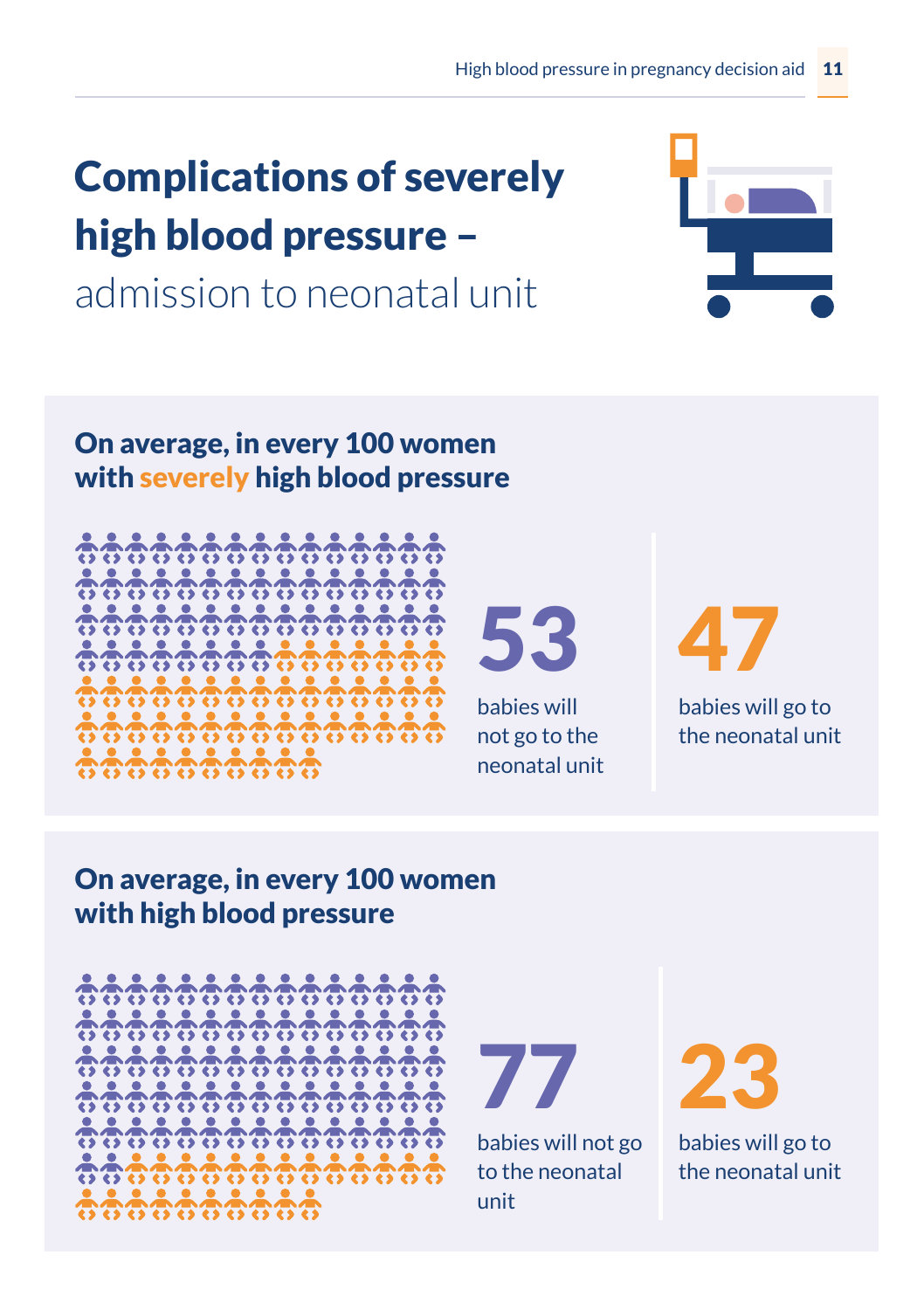# Complications of severely high blood pressure –

low birth weight



#### On average, in every 100 women with severely high blood pressure



76

babies will be born a normal weight

24

babies will be born low birth weight

#### On average, in every 100 women with high blood pressure





babies will be born a normal weight

15

babies will be born low birth weight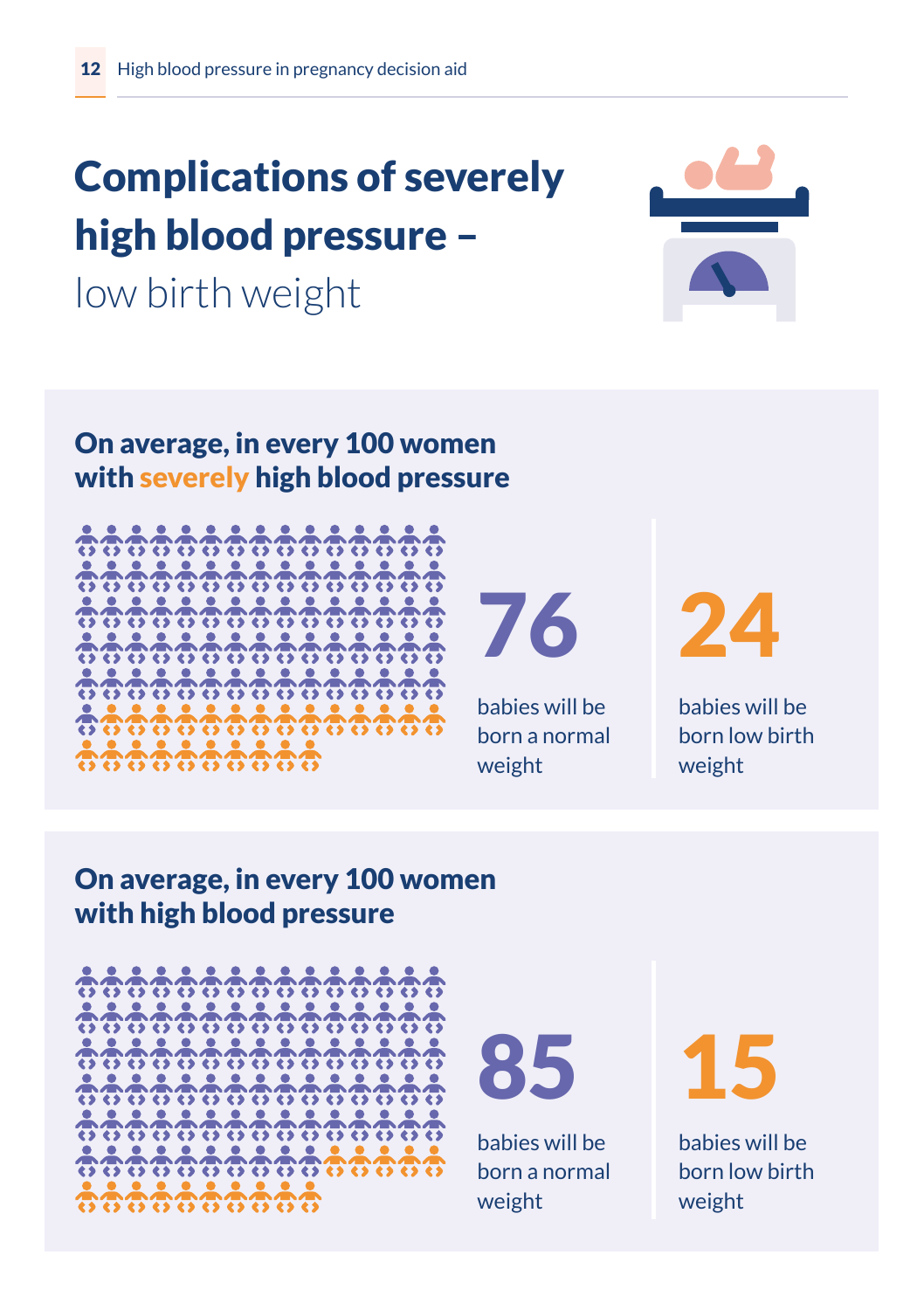### Severely high blood pressure in women who have a stroke

#### On average, in every 100 pregnant women who do have a stroke





women will have had severely high blood pressure



women will not have had severely high blood pressure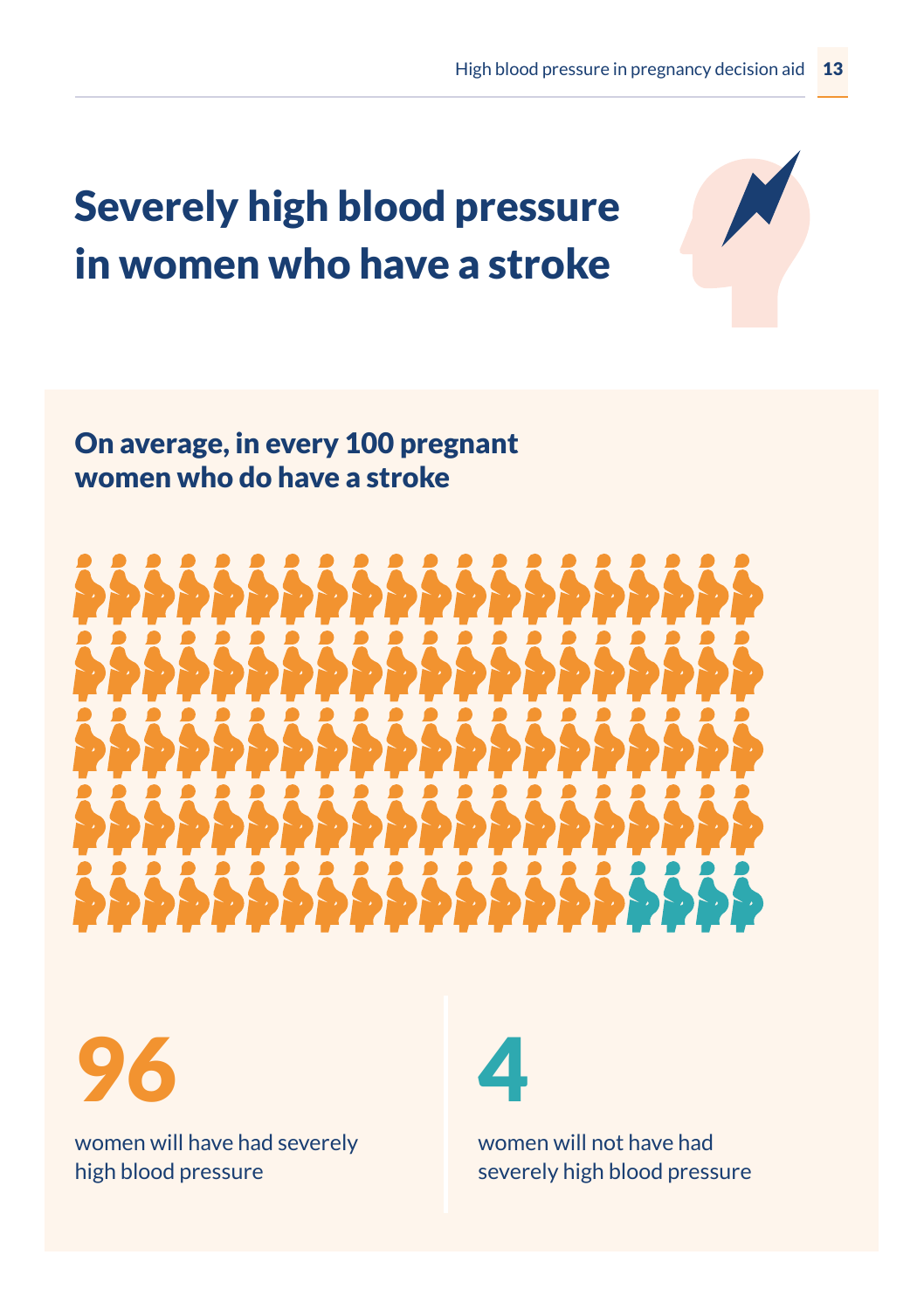### Table 3. Can the chance of getting severely high blood pressure be lowered further?

|                                                                                                             | Aiming for 150/100mmHg                                                                                                                                                     | Aiming for 135/85mmHg                                                                                                                                                        |
|-------------------------------------------------------------------------------------------------------------|----------------------------------------------------------------------------------------------------------------------------------------------------------------------------|------------------------------------------------------------------------------------------------------------------------------------------------------------------------------|
| Is there<br>anything else<br>$\overline{\mathsf{that}}$ can be<br>done to lower<br>the chance<br>of getting | On average, in every 100 women<br>with high blood pressure who<br>aim for a blood pressure of<br>150/100mmHg, compared<br>with reducing it further to<br>$135/85$ mm $Hg9$ | On average, in every 100<br>women with high blood<br>pressure who aim for a blood<br>pressure of 135/85mmHg.<br>compared to less of a<br>reduction, 150/100mmHg <sup>9</sup> |
| severely<br>high blood<br>pressure?                                                                         | 59 women will not get severely<br>high blood pressure<br>41 women will get severely high<br>blood pressure. See image on<br>page 15.                                       | 72 women will not get<br>severely high blood<br>pressure<br>28 women will get severely<br>high blood pressure. See<br>image on <b>page 15</b> .                              |
|                                                                                                             | Aiming for a blood pressure of<br>150/100mmHg usually means<br>taking less blood pressure lowering<br>medication during pregnancy.                                         | Aiming for a blood pressure of<br>135/85mmHg usually means<br>taking more blood pressure<br>lowering medication during<br>pregnancy.                                         |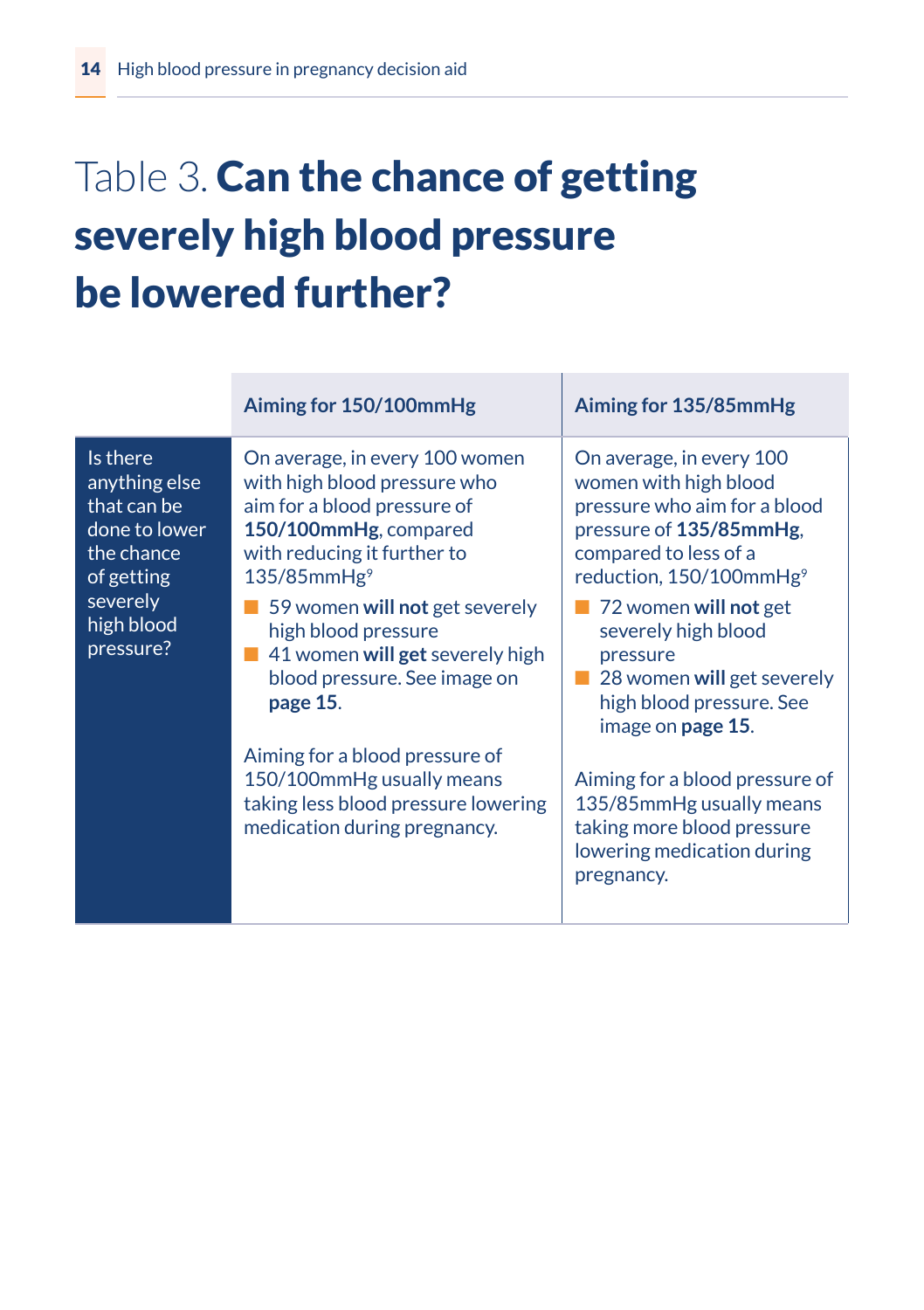## Blood pressure targets to reduce the chance of severely high blood pressure

On average, in every 100 women with high blood pressure who aim for a blood pressure of 150/100mmHg





women will not get severely high blood pressure



women will get severely high blood pressure

On average, in every 100 women with high blood pressure who aim for a blood pressure of 135/85mmHg





women will not get severely high blood pressure



women will get severely high blood pressure

It is not possible to know for sure what will happen to you or your baby.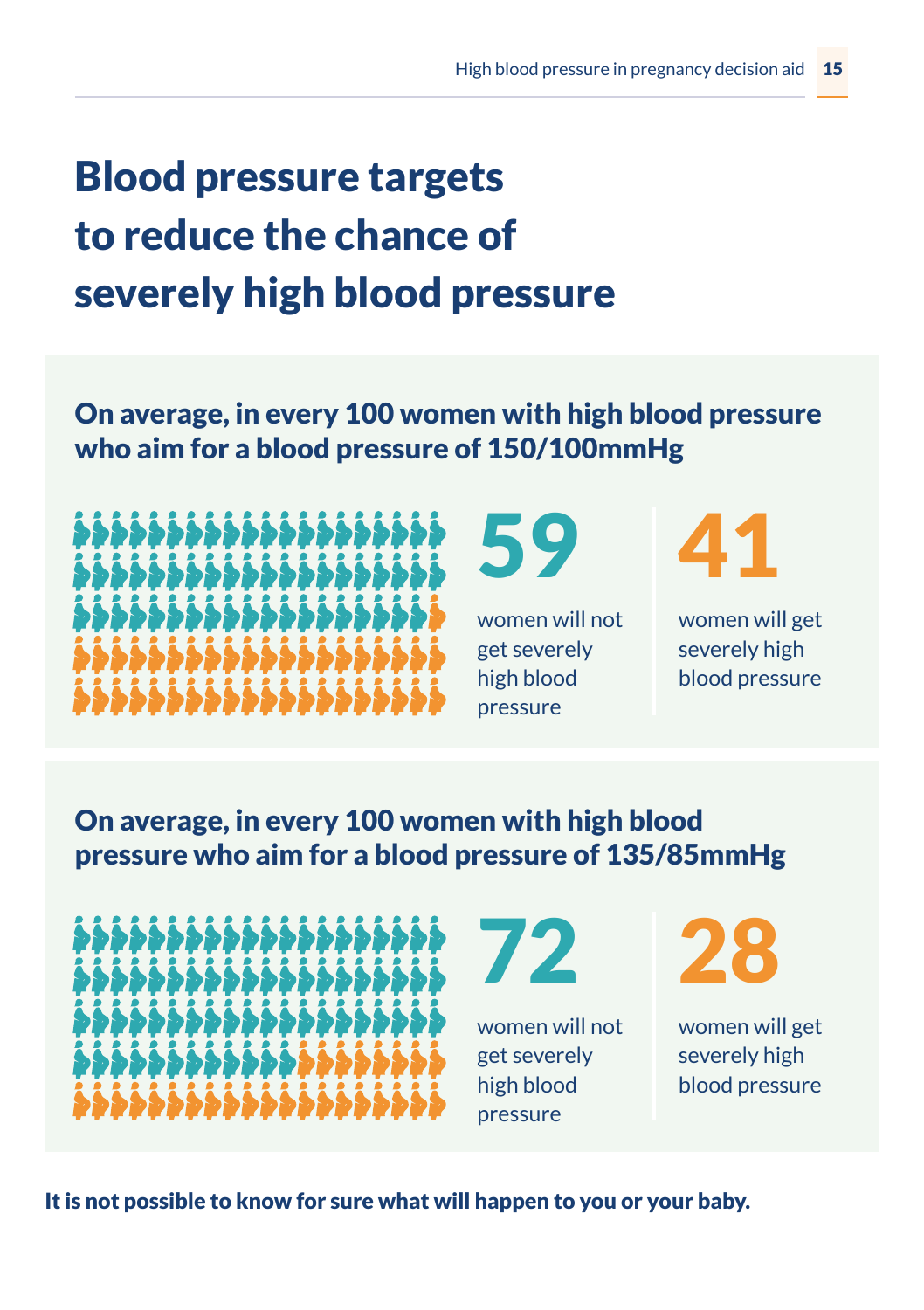### Table 4. Choosing the best blood pressure lowering medication for you during pregnancy

|                                                     | <b>Labetalol</b><br>(beta blocker)                                                                                                                                                                                                                                                                                                                 | <b>Nifedipine</b><br>(calcium channel<br>blocker)                                                                                                                                                                                                                                                                                                                                                                                                                                                                                                                                                  | <b>Methyldopa</b><br>(central acting agent)                                                                                                                                                                                                                                                                                                                                                                                                                                                                                                                                            |
|-----------------------------------------------------|----------------------------------------------------------------------------------------------------------------------------------------------------------------------------------------------------------------------------------------------------------------------------------------------------------------------------------------------------|----------------------------------------------------------------------------------------------------------------------------------------------------------------------------------------------------------------------------------------------------------------------------------------------------------------------------------------------------------------------------------------------------------------------------------------------------------------------------------------------------------------------------------------------------------------------------------------------------|----------------------------------------------------------------------------------------------------------------------------------------------------------------------------------------------------------------------------------------------------------------------------------------------------------------------------------------------------------------------------------------------------------------------------------------------------------------------------------------------------------------------------------------------------------------------------------------|
| What<br>does the<br>treatment<br>option<br>involve? | Labetalol is the<br>only blood pressure<br>medication which has<br>a licence to be used in<br>pregnancy.<br>It is prescribed to<br>be taken two to<br>four times a day<br>(often three times).<br>This means taking a<br>lunchtime dose.<br>The minimum total<br>dose is usually<br>200mg a day and the<br>maximum total dose is<br>2400 mg a day. | The manufacturers<br>of nifedipine have<br>not applied for<br>a licence to use<br>nifedipine for blood<br>pressure treatment in<br>pregnancy, although<br>nifedipine does have<br>a licence for treating<br>preterm labour<br>contractions. Many<br>medicines used in<br>pregnancy do not have<br>a licence. Nifedipine<br>has been used for<br>many years to treat<br>high blood pressure in<br>pregnancy.<br>It is usually prescribed<br>to be taken twice a day<br>(morning and evening).<br>The minimum total<br>dose is usually 20mg a<br>day and the maximum<br>total dose is 80mg a<br>day. | The manufacturers<br>of methyldopa<br>have not applied<br>for a licence to use<br>methyldopa for blood<br>pressure treatment in<br>pregnancy. This is very<br>common, and many<br>medicines used in<br>pregnancy do not have<br>a licence. Methyldopa<br>has been used for<br>many years to treat<br>high blood pressure in<br>pregnancy.<br>It is prescribed to be<br>taken two to three<br>times a day (usually<br>three times). This<br>means taking a<br>lunchtime dose.<br>The minimum total<br>dose is usually<br>500 mg a day and the<br>maximum total dose is<br>3000mg a day. |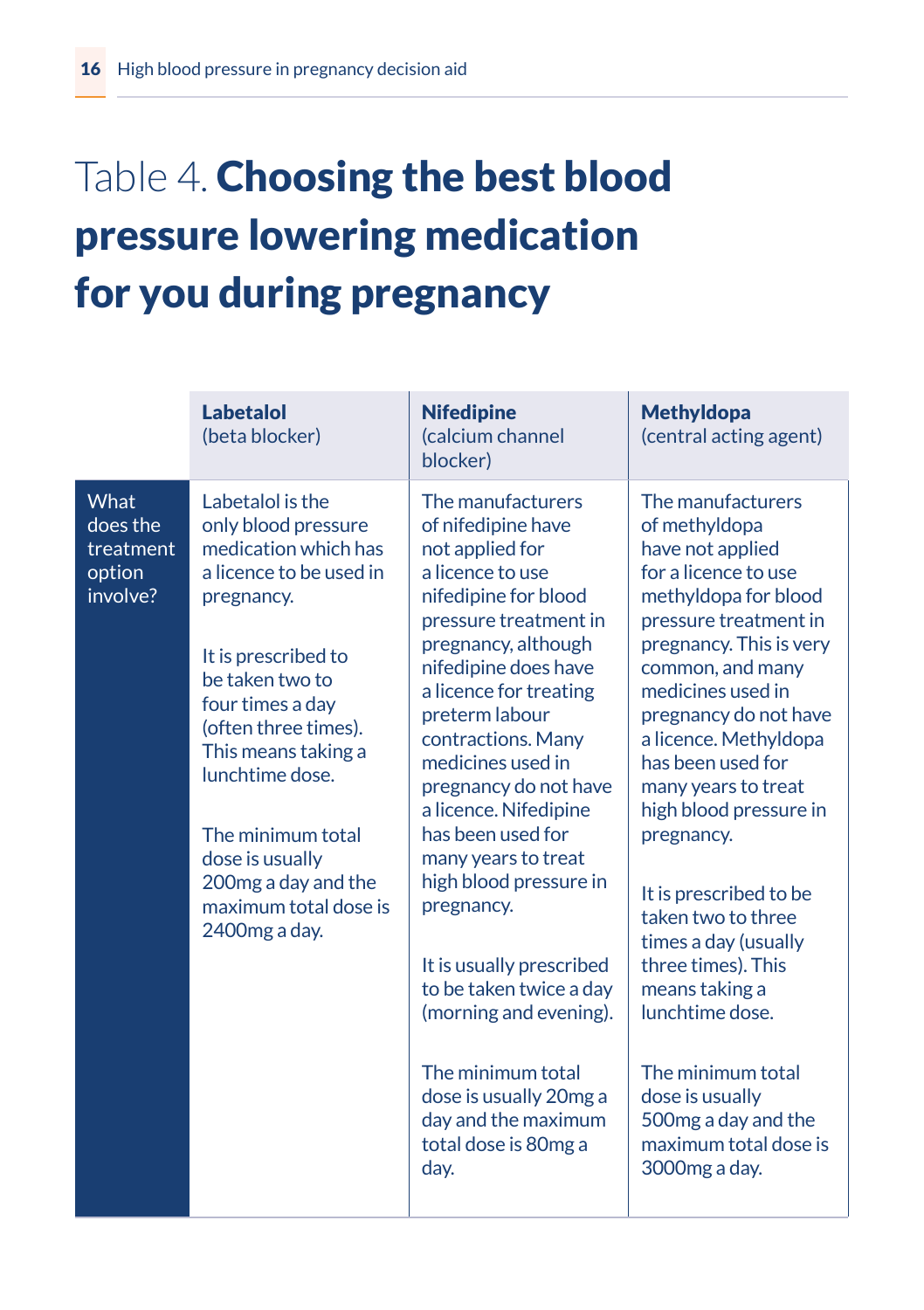|                                                                                                         | <b>Labetalol</b><br>(beta blocker)                                                                                                                                                                                                                                                                                                                                                                                                                                                                                                                                                                                                             | <b>Nifedipine</b><br>(calcium channel<br>blocker) | <b>Methyldopa</b><br>(central acting<br>agent)                                                                                                                                                                                                                                                                                                                                                            |  |
|---------------------------------------------------------------------------------------------------------|------------------------------------------------------------------------------------------------------------------------------------------------------------------------------------------------------------------------------------------------------------------------------------------------------------------------------------------------------------------------------------------------------------------------------------------------------------------------------------------------------------------------------------------------------------------------------------------------------------------------------------------------|---------------------------------------------------|-----------------------------------------------------------------------------------------------------------------------------------------------------------------------------------------------------------------------------------------------------------------------------------------------------------------------------------------------------------------------------------------------------------|--|
| <b>Which medicine</b><br>is better at<br>preventing<br>severely high<br>blood pressure<br>in pregnancy? | All three medicines can stop you getting severely high blood<br>$p$ ressure. $2$<br>There is some evidence that labetalol and nifedipine work best, and<br>methyldopa is less good than labetalol or nifedipine, but this isn't<br>known for sure. <sup>2</sup><br>It is also possible that nifedipine would work better in women of<br>African or Caribbean family history, but this has not been studied in<br>big enough numbers in pregnancy to be sure.<br>If one medicine doesn't work so well, another one can be tried, or a<br>combination of two (or three) together can be tried.                                                   |                                                   |                                                                                                                                                                                                                                                                                                                                                                                                           |  |
| What are<br>the common<br>side-effects<br>of all three<br>medications for<br>women?                     | Side-effects of taking blood pressure medicine include feeling<br>tired or weak, dizzy or light-headed, having a headache and feeling<br>sick (nausea). <sup>3</sup> There is not enough research to tell us if these side<br>effects are very common (happens to more than 10 in 100 women)<br>or common (happens to between 1 and 10 women in every 100).                                                                                                                                                                                                                                                                                    |                                                   |                                                                                                                                                                                                                                                                                                                                                                                                           |  |
| What are the<br>side-effects<br>of each<br>medication for<br>women?                                     | Women can<br>Women can get<br>Women can get<br>get headaches,<br>headaches; flushing<br>a low mood or<br>shortness of breath/<br>skin and mild rash:<br>wheezing; stomach<br>heart palpitations<br>upset; cold hands<br>and swelling of the<br>and feet. <sup>3,10</sup> There is<br>hands and feet. <sup>3,10</sup><br>not enough research<br>There is not enough<br>to tell us if these<br>research to tell us<br>side-effects are<br>if these side-effects<br>very common or<br>are very common or<br>common.<br>common.<br>Labetalol is not<br>recommended<br>recommended<br>in women with<br>to women with<br>asthma. $3$<br>a history of |                                                   | depression; extreme<br>tiredness; a stuffy<br>nose and a drop-<br>in blood pressure<br>when standing up. <sup>3</sup><br>There is not enough<br>research to tell us<br>how often these<br>side-effects happen.<br>Methyldopa is not<br>depression. It is also<br>not recommended<br>for use after women<br>have had a baby, as<br>it is more common<br>for women to feel<br>low after birth. <sup>3</sup> |  |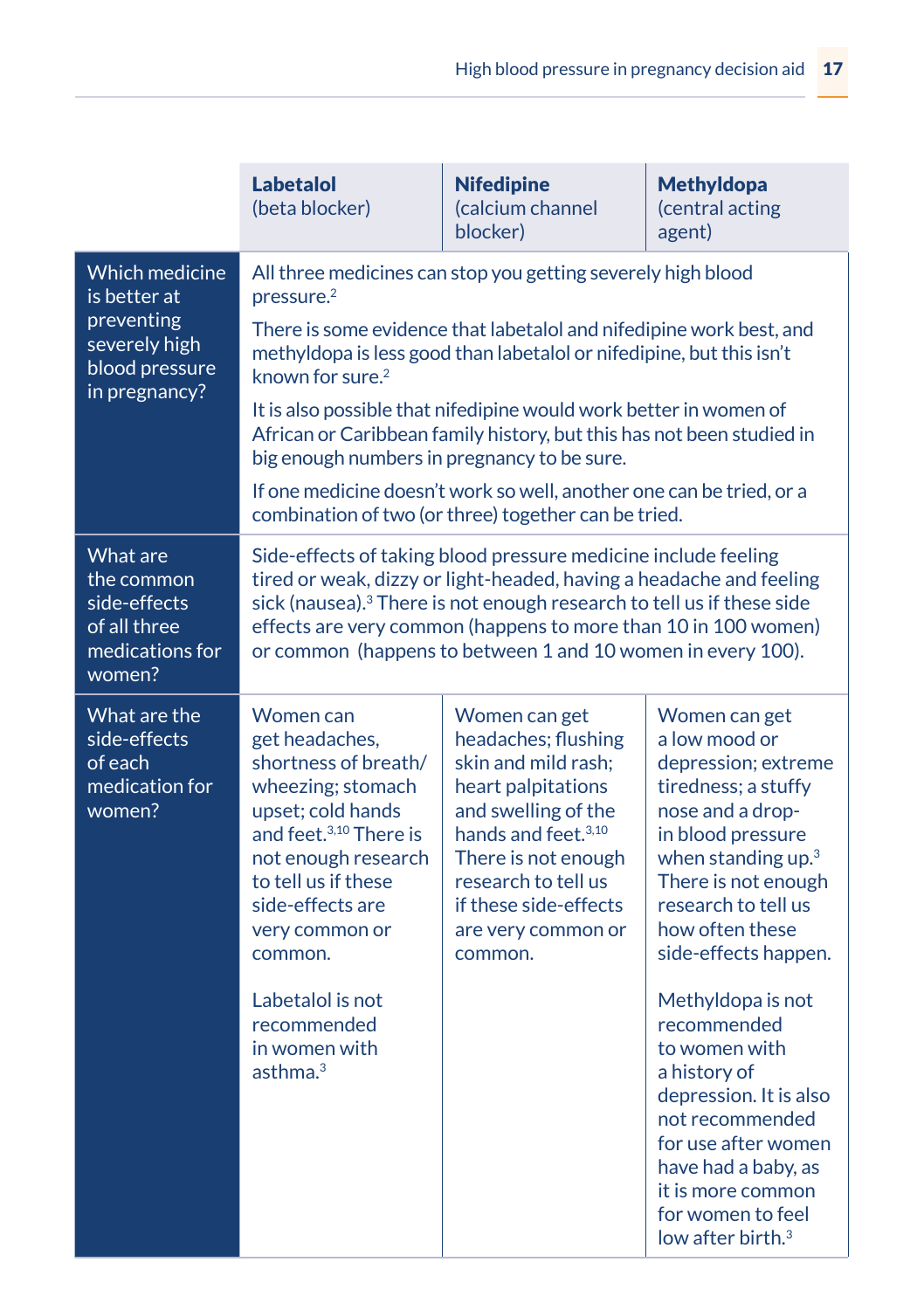|                                                                             | <b>Labetalol</b><br>(beta blocker)                                                                                                                                                                                                           | <b>Nifedipine</b><br>(calcium channel<br>blocker) | <b>Methyldopa</b><br>(central acting<br>agent) |
|-----------------------------------------------------------------------------|----------------------------------------------------------------------------------------------------------------------------------------------------------------------------------------------------------------------------------------------|---------------------------------------------------|------------------------------------------------|
| What are the<br>possible side-<br>effects of the<br>medication on           | Labetalol may cause<br>low blood sugars in<br>babies immediately<br>after birth. <sup>11</sup>                                                                                                                                               | No known side-<br>effects                         | No known side-<br>effects                      |
| babies?                                                                     | Some hospitals will<br>do at least two heel<br>prick blood tests<br>to check this. If the<br>baby has low blood<br>sugar, feeding with<br>more milk or small<br>amounts of sugar<br>solution will usually<br>raise the blood<br>sugar level. |                                                   |                                                |
| Which medicine<br>is better at<br>preventing<br>complications in<br>babies? | There is no evidence that one medication is better at preventing<br>complications than another. <sup>2</sup> Without more research, we cannot be<br>certain if one type of medicine is better than the other for babies.                     |                                                   |                                                |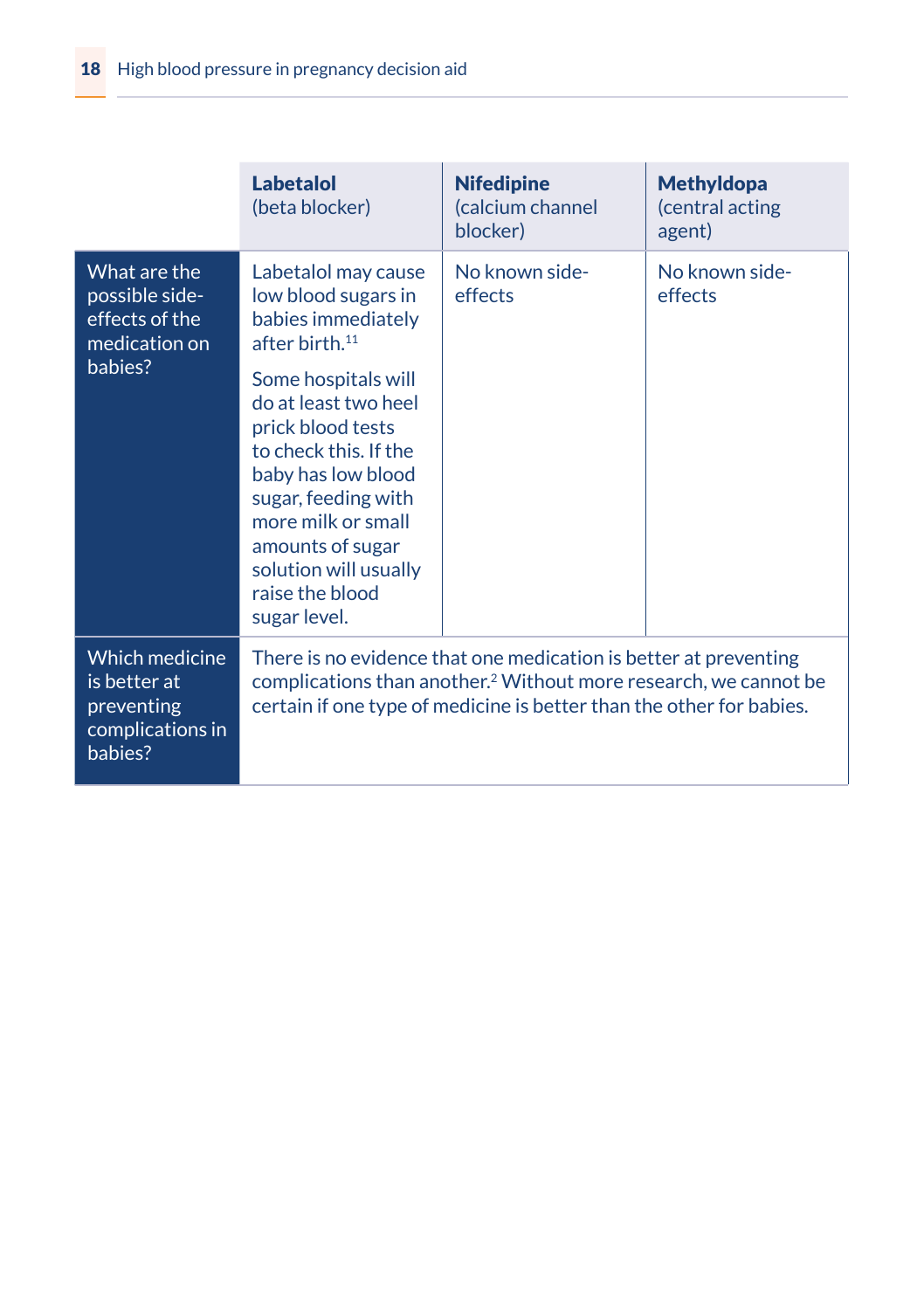### Other things to think about:

#### Pregnancy:

Know your target blood pressure (and your ranges) – for most women on treatment this is a blood pressure of 135/85mmHg.

Get help from your midwife, doctor or assessment unit if you have side-effects from your medicine that make you want to stop taking them.

You don't need to monitor your blood pressure yourself at home but if you chose to, check that the device you have is suitable for pregnancy (validated). There is a list of validated devices here:

**http://www.dableducational.org/ sphygmomanometers/devices\_1\_ clinical.html#ClinTable**

If you have been prescribed aspirin it is recommended you take it throughout the pregnancy as it has been shown to reduce the likelihood of developing preeclampsia.

**https://action-on-pre-eclampsia.org.uk/ public-area/pre-eclampsia-information/ fact-sheet1-low-dose-aspirin-for-highrisk-pregnancy**

Contact your midwife, doctor or local assessment unit immediately if you develop signs of pre-eclampsia. These include severe headache, pain under the ribs, vision problems such as blurring or flashing lights and swollen face or hands.

**https://action-on-pre-eclampsia.org.uk/ public-area/pre-eclampsia-information/ fact-sheet-3-eclampsia**

#### **Healthy** pregnancy:

Reduce the salt in your diet– ask your midwife about eating a healthy diet in pregnancy.

**https://www.rcog. org.uk/globalassets/ documents/patients/ patient-informationleaflets/pregnancy/ pi-healthy-eating-andvitamin-supplements-inpregnancy.pdf**

Take regular exercise– ask your midwife about safe exercise in pregnancy.

**https://www.rcog.org. uk/en/patients/patientleaflets/physical-activitypregnancy**

#### Postnatal:

Talk to your doctor during pregnancy about what medication and follow up you may need after birth.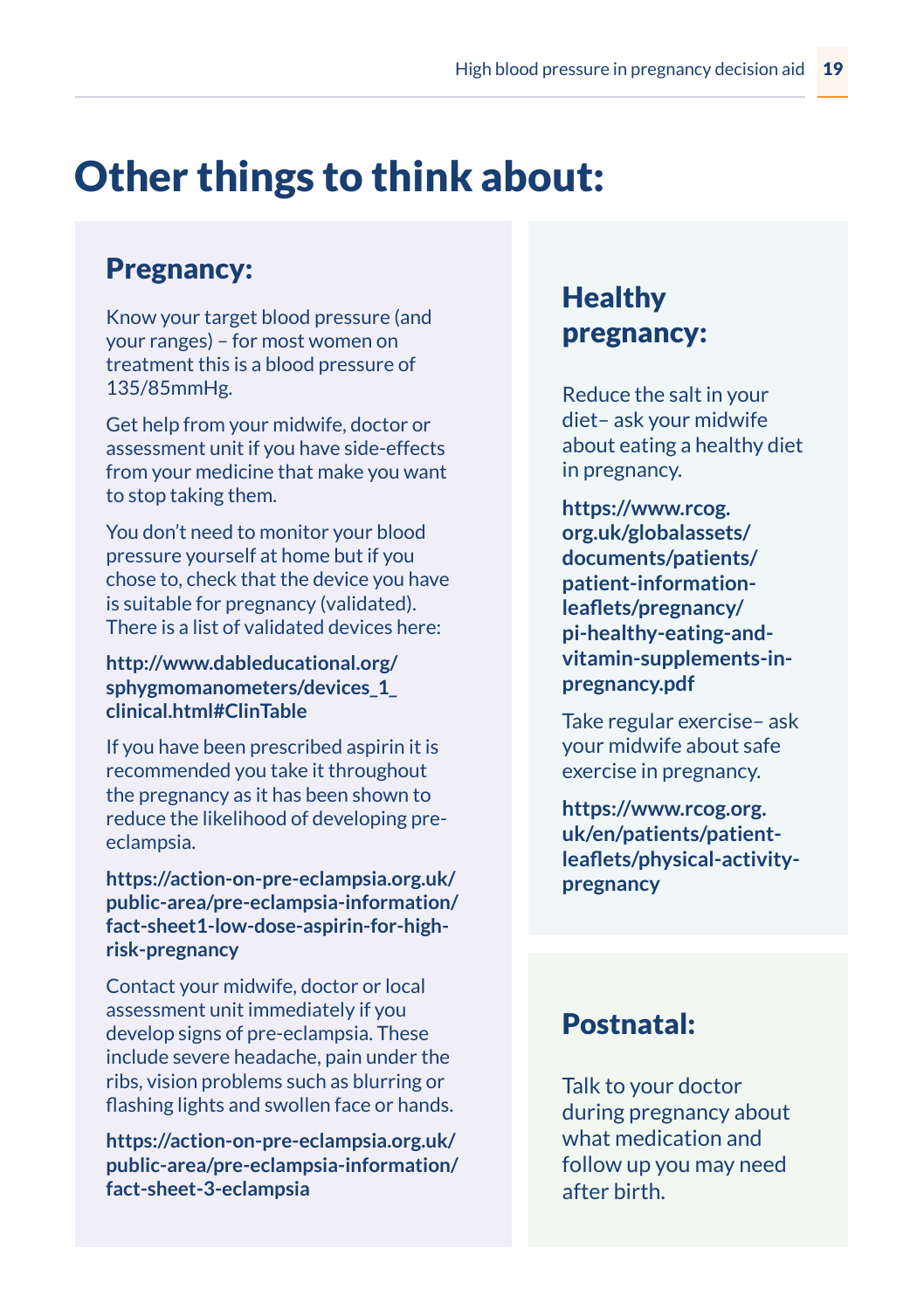### How do you feel?

Having read the information in the decision aid it is a good idea to think about how you feel about treating high blood pressure in pregnancy. You can take this with you to your appointment and discuss it with your doctor or midwife. You can also talk this through with your birth partner.

| How do you feel?                                                                                   |                          |           |               |                                   |
|----------------------------------------------------------------------------------------------------|--------------------------|-----------|---------------|-----------------------------------|
| <b>Issue</b>                                                                                       | <b>Very</b><br>important | Important | Not important | <b>Not</b><br>important<br>at all |
| How important<br>is it to me to<br>prevent severely<br>high blood<br>pressure during<br>pregnancy? |                          |           |               |                                   |
| How important<br>is it to me to<br>avoid medicines<br>during<br>pregnancy?                         |                          |           |               |                                   |
| How important<br>is it to me to be<br>involved in the<br>choice of which<br>medicine to<br>take?   |                          |           |               |                                   |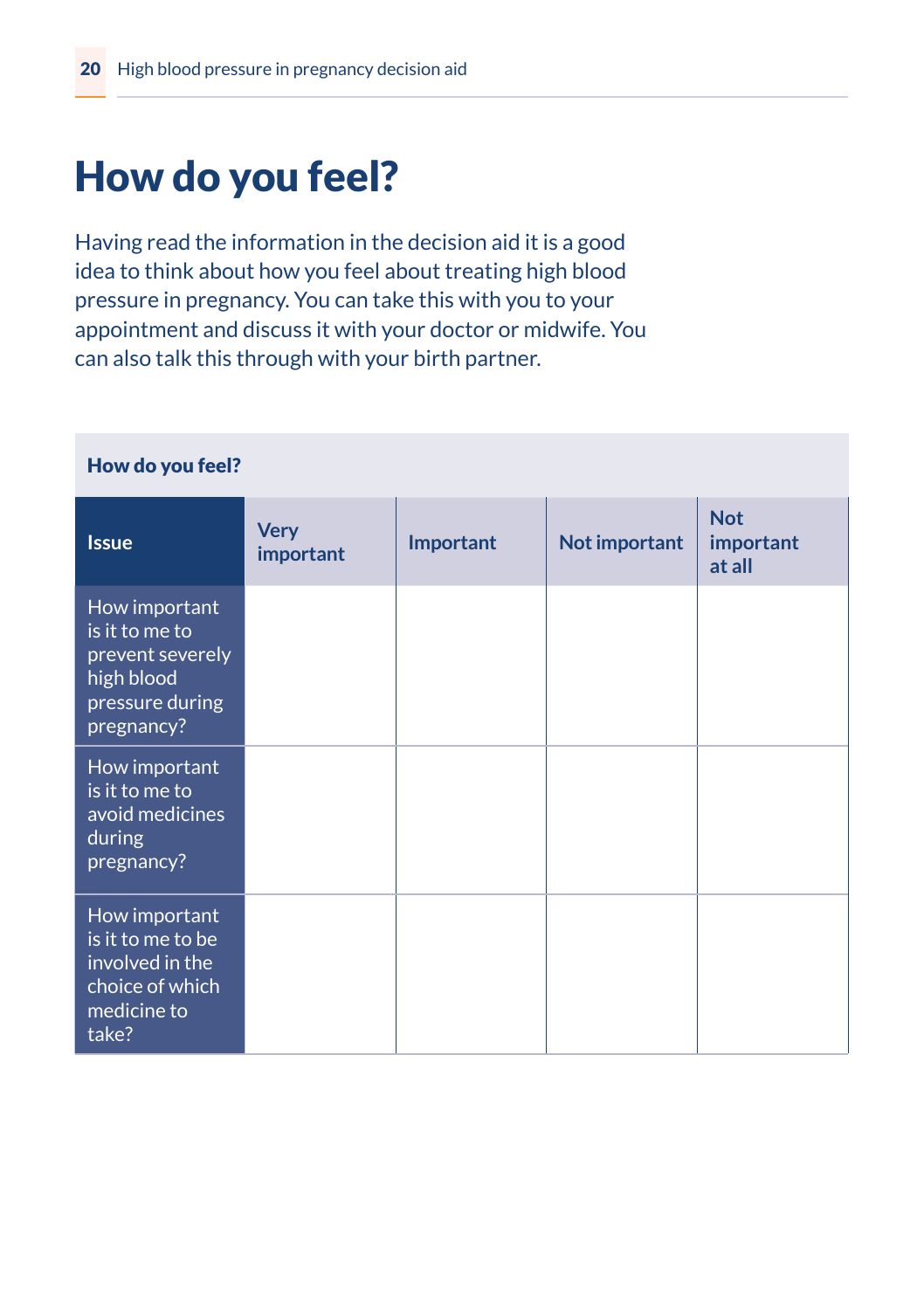### What are my current thoughts about taking blood pressure medication in pregnancy?

You will discuss your options with your doctor before choosing whether you wish to take medicines for your blood pressure or not but having read this booklet your current choices are:



#### This is because:

I know I can change my mind at any time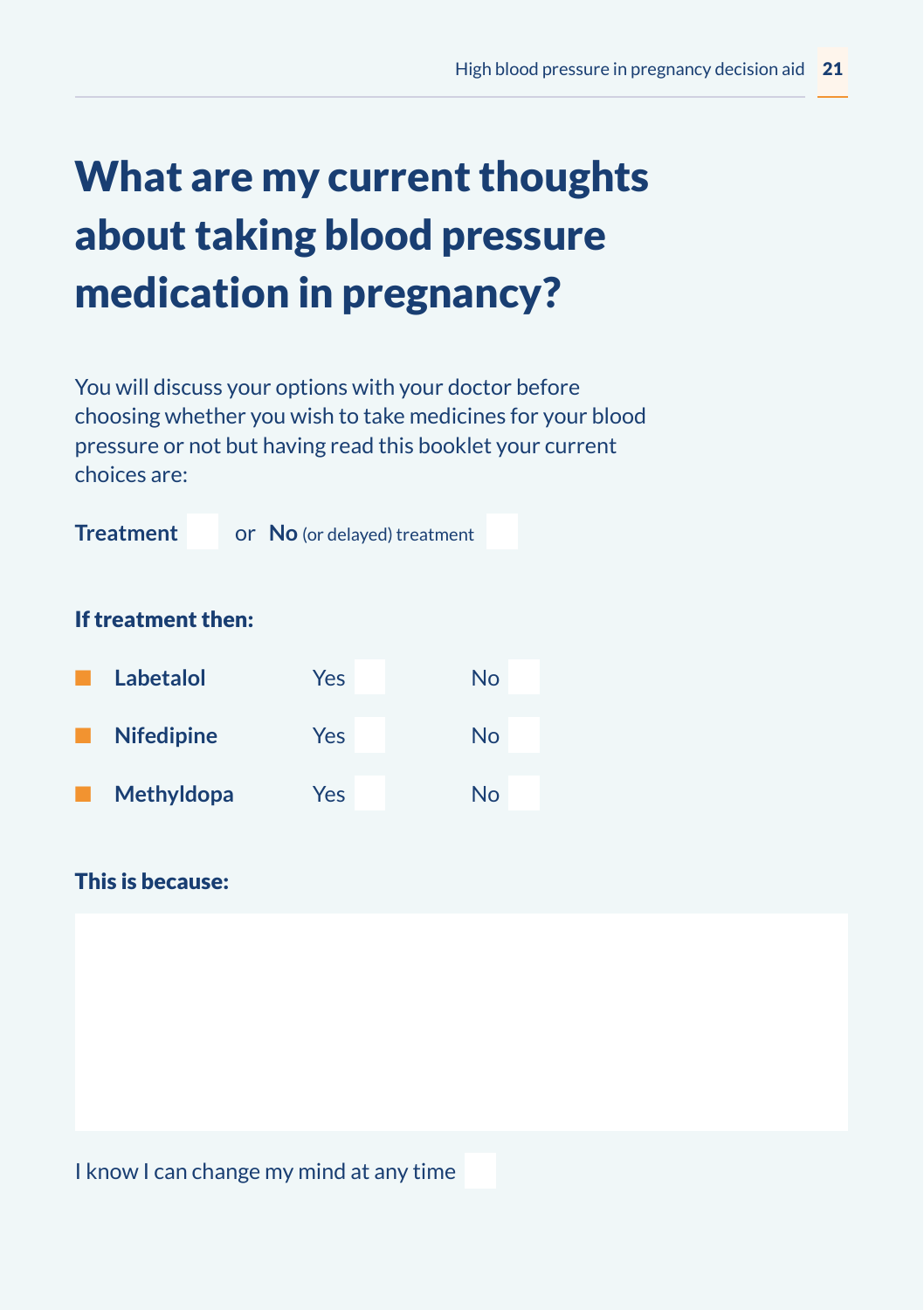#### References

1. NG133 Hypertension in pregnancy: diagnosis and management (2019).

2. Abalos E, Duley L, Steyn DW. Antihypertensive drug therapy for mild to moderate hypertension during pregnancy. Cochrane Database Syst Rev. 2018.

3. Joint Formulary Committee (2018) British National Formulary. Available at: http://www. medicinescomplete.com (Accessed: 26.06.2019)

4. Fitton CA, Steiner MFC, Aucott L, et al. In-utero exposure to antihypertensive medication and neonatal and child health outcomes: a systematic review. J Hypertens. 2017;35(11):2123–2137.

5. Chan, W. S., G. Koren, M. Barrera, M. Rezvani, D. Knittel-Keren and I. Nulman (2010). "Neurocognitive Development of Children Following In-Utero Exposure to Labetalol for Maternal Hypertension: A Cohort Study Using a Prospectively Collected Database." Hypertension in Pregnancy 29(3): 271-283.

 6. Magee LA, von Dadelszen P, Singer J, et al. The CHIPS Randomized Controlled Trial (Control of Hypertension in Pregnancy Study): Is Severe Hypertension Just an Elevated Blood Pressure? Hypertension. 2016;68(5):1153- 1159.

 7. Scott CA, Bewley S, Rudd A, Spark P, Kurinczuk JJ, Brocklehurst P, Knight M. Incidence, risk factors, management, and outcomes of stroke in pregnancy. Obstet Gynecol. 2012;120(2 Pt 1):318-24.

8. Judy, A. E., C. L. McCain, E. S. Lawton, C. H. Morton, E. K. Main and M. L. Druzin (2019). "Systolic Hypertension, Preeclampsia-Related Mortality, and Stroke in California." Obstet Gynecol. 133(6):1151–1159, JUN 2019.

9. Magee LA, von Dadelszen P, Rey E, Ross S, Asztalos E, Murphy KE, et al. Less-Tight versus Tight Control of Hypertension in Pregnancy. New England Journal of Medicine. 2015;372(5):407-17.

10. Webster LM, Myers JE, Nelson-Piercy C, Harding K, Cruickshank JK, Watt-Coote I, Khalil A, Wiesender C, Seed PT, Chappell LC. Labetalol Versus Nifedipine as Antihypertensive Treatment for Chronic Hypertension in Pregnancy: A Randomized Controlled Trial. Hypertension 2017:HYPERTENSIONAHA-117.

11. Bateman BT, Patorno E, Desai RJ, et al. Late Pregnancy, Blocker Exposure and Risks of Neonatal Hypoglycemia and Bradycardia. Pediatrics. 2016; 138(3).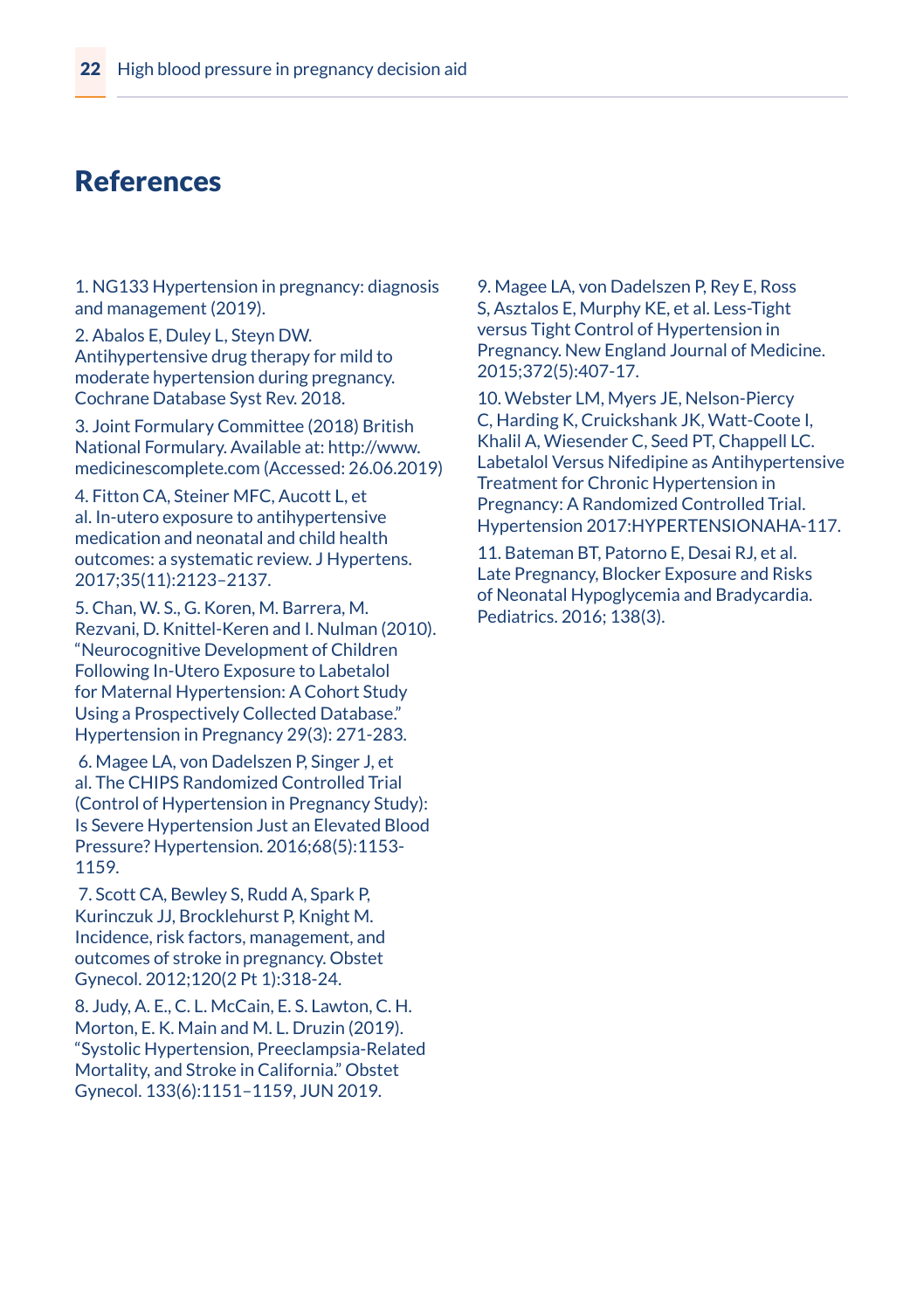#### Acknowledgements

This guide was produced by Rebecca Whybrow, Lucy Chappell, Jane Sandall and Louise Webster, King's College London. Lucy Chappell and Rebecca Whybrow are supported by a Research Professorship (RP-2014-05-019) funded by the National Institute for Health Research. Professors Chappell and Sandall are supported by the National Institute for Health Research (NIHR), including the Collaboration for Leadership in Applied Health Research and Care South London (NIHR CLAHRC South London) at King's College Hospital NHS Foundation Trust. The views expressed in this aid are those of the author and do not necessarily reflect those of the NIHR, NHS or the Department of Health and Social Care.

This work was undertaken with support from the following partners: Department of Women & Children's Health, King's College London; Guy's and St Thomas' NHS Foundation Trust (Women's Services), Chelsea and Westminster NHS Foundation Trust and Brighton and Sussex University Trust.

The King's College London copyright material may be reproduced but may not be amended. If you wish to use the booklet for commercial purposes please contact the College to request a license by visiting the following web page: www.kcl.ac.uk/innovation/business/support/ ipandlicensing/index.aspx

Public engagement: The images and text used in this guide have been developed in collaboration with women and partners using maternity services, colleagues at Action on Pre-ecalmpsia (APEC) and NHS staff. Thank you to Health Innovation Network and Ten Fathoms who designed this booklet. ©2019 King's College London